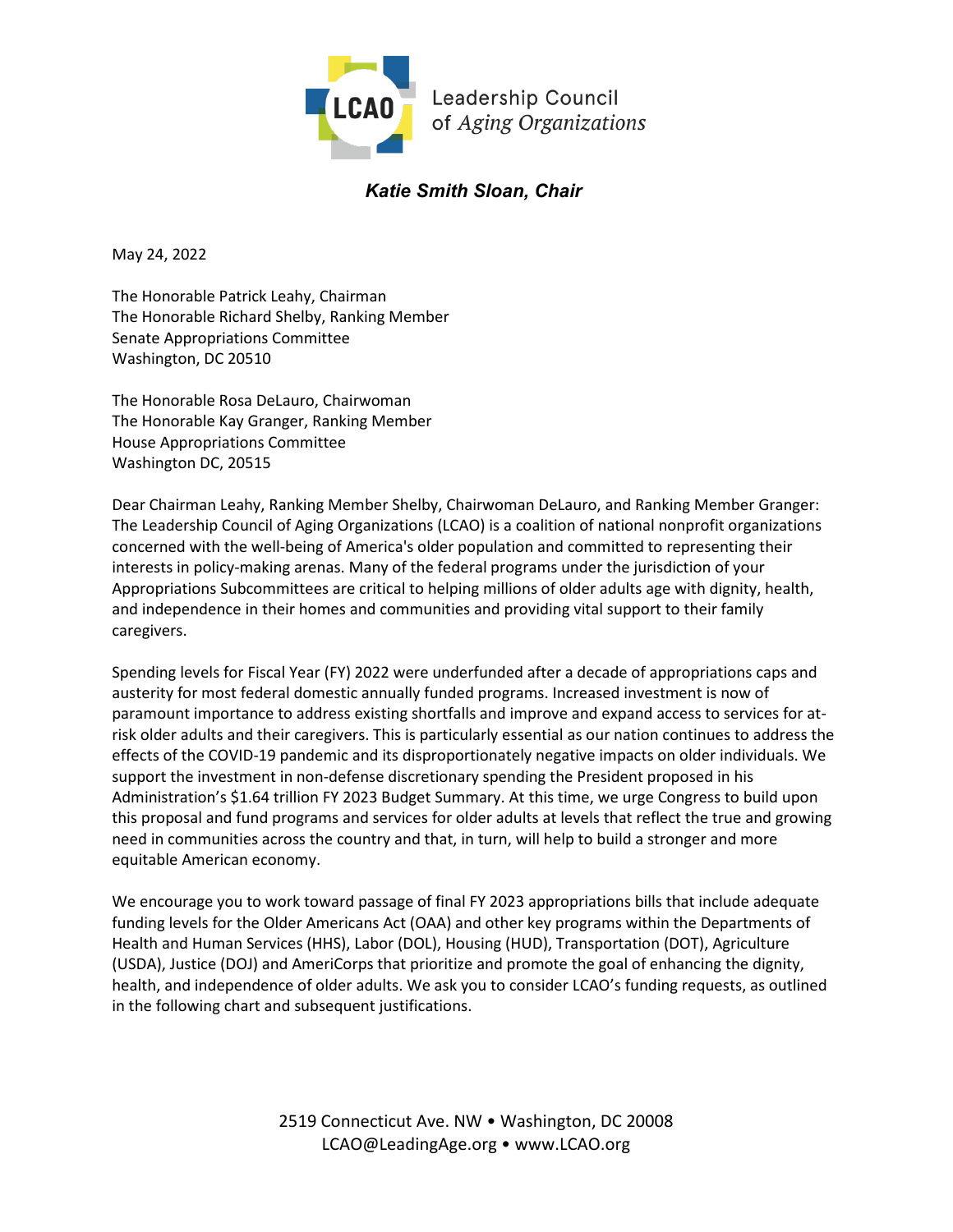| Subcommittee on Labor, Health and Human Services, Education, and Related Agencies |                                                                  |                                                                                          |  |  |
|-----------------------------------------------------------------------------------|------------------------------------------------------------------|------------------------------------------------------------------------------------------|--|--|
| <b>Administration for Community Living</b>                                        |                                                                  |                                                                                          |  |  |
| <b>Older Americans Act</b>                                                        | Title III B Supportive Services                                  | \$797.1 million                                                                          |  |  |
|                                                                                   | Title III C-1 and C-2 Nutrition Services                         | \$1.934 billion                                                                          |  |  |
|                                                                                   | Title III D Preventive Health Services                           | \$50 million                                                                             |  |  |
|                                                                                   | Title III E National Family Caregiver Support<br>Program         | \$388 million<br>(includes \$400,000<br>for the RAISE Family<br><b>Advisory Council)</b> |  |  |
|                                                                                   | Title IV Chronic Disease Self-Management<br>Education            | \$16 million                                                                             |  |  |
|                                                                                   | <b>Title IV Falls Prevention</b>                                 | \$10 million                                                                             |  |  |
|                                                                                   | Title II Research, Demonstration and<br><b>Evaluation Center</b> | \$75 million                                                                             |  |  |
|                                                                                   | Title II National Resource Center on Women<br>& Retirement       | \$575,000                                                                                |  |  |
|                                                                                   | Title VI Parts A/B Nutrition Services                            | \$72.5 million                                                                           |  |  |
|                                                                                   | Title VI Part C Caregiver Supports                               | \$22 million                                                                             |  |  |
|                                                                                   | Title VII Long-Term Care Ombudsman<br>Programs                   | \$70 million                                                                             |  |  |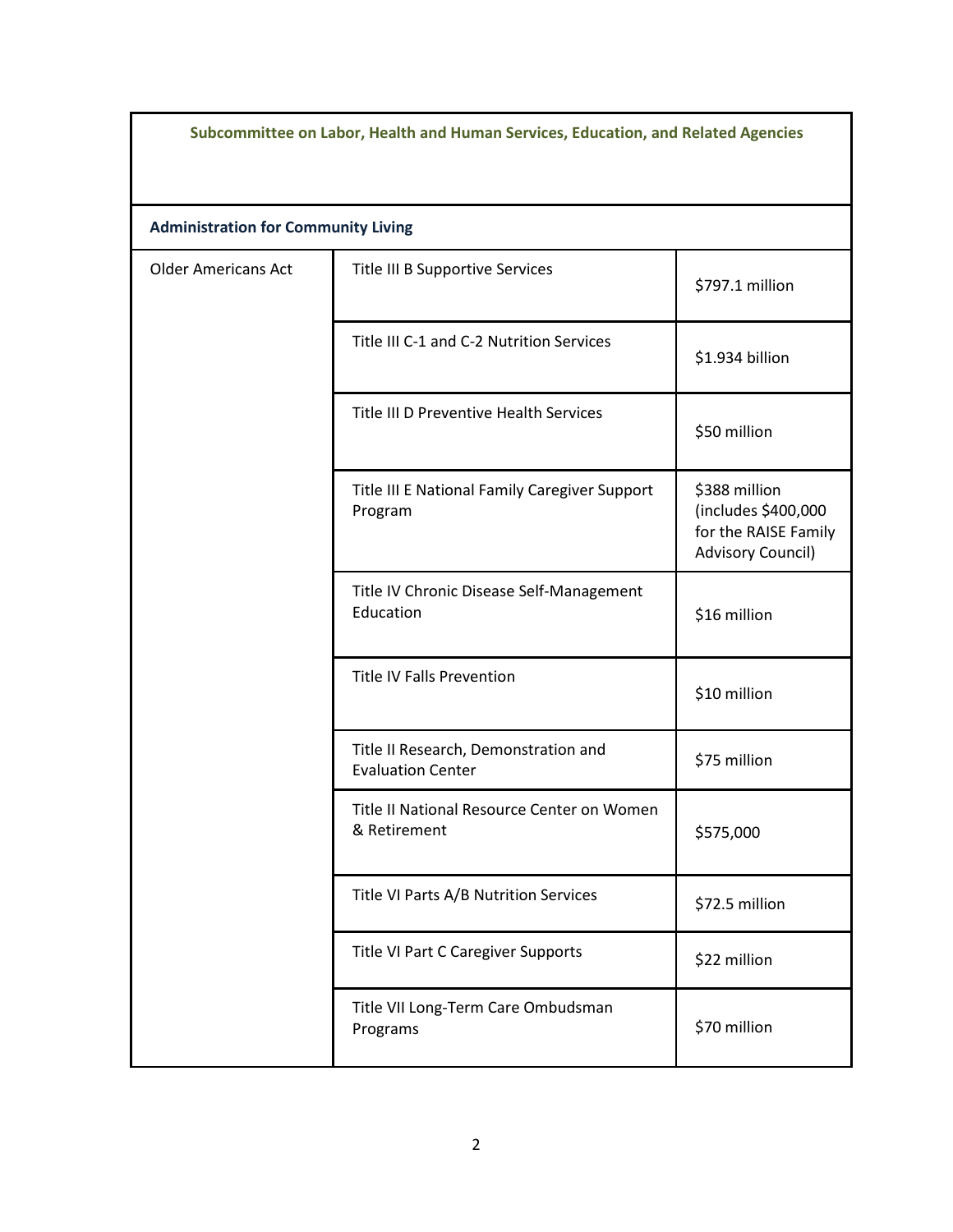|                                                 | Title VII LTCOP for assisted living residents                                                   | \$65 million     |  |  |
|-------------------------------------------------|-------------------------------------------------------------------------------------------------|------------------|--|--|
|                                                 | <b>Community Care Corps Grants</b>                                                              | \$5 million      |  |  |
|                                                 | Holocaust Survivor Assistance Program                                                           | \$10 million     |  |  |
|                                                 | Aging and Disability Resource Centers                                                           | Maximize funding |  |  |
|                                                 | Title II and IV Aging Network Support<br><b>Activities</b>                                      | \$54.8 million   |  |  |
|                                                 | Title II Interagency Coordinating Committee<br>on Healthy Aging and Age Friendly<br>Communities | \$1 million      |  |  |
|                                                 | Medicare State Health Insurance Assistance Programs (SHIPs)                                     |                  |  |  |
| <b>Elder Justice Initiatives</b>                | <b>Adult Protective Services State</b>                                                          | \$188 million    |  |  |
|                                                 | Long-Term Care Ombudsman Program                                                                | \$52.5 million   |  |  |
| Lifespan Respite Care Program                   |                                                                                                 | \$14.2 million   |  |  |
| Alzheimer's Disease Program Initiative (ADPI)   |                                                                                                 | \$37 million     |  |  |
| <b>Department of Labor</b>                      |                                                                                                 |                  |  |  |
| <b>Older Americans Act</b>                      | <b>Title V Senior Community Service</b><br><b>Employment Program (SCSEP)</b>                    | \$509.8 million  |  |  |
| <b>Administration for Children and Families</b> |                                                                                                 |                  |  |  |
| Social Services Block Grant                     |                                                                                                 | \$1.7 billion    |  |  |
| <b>Community Services Block Grant</b>           |                                                                                                 | Maximize funding |  |  |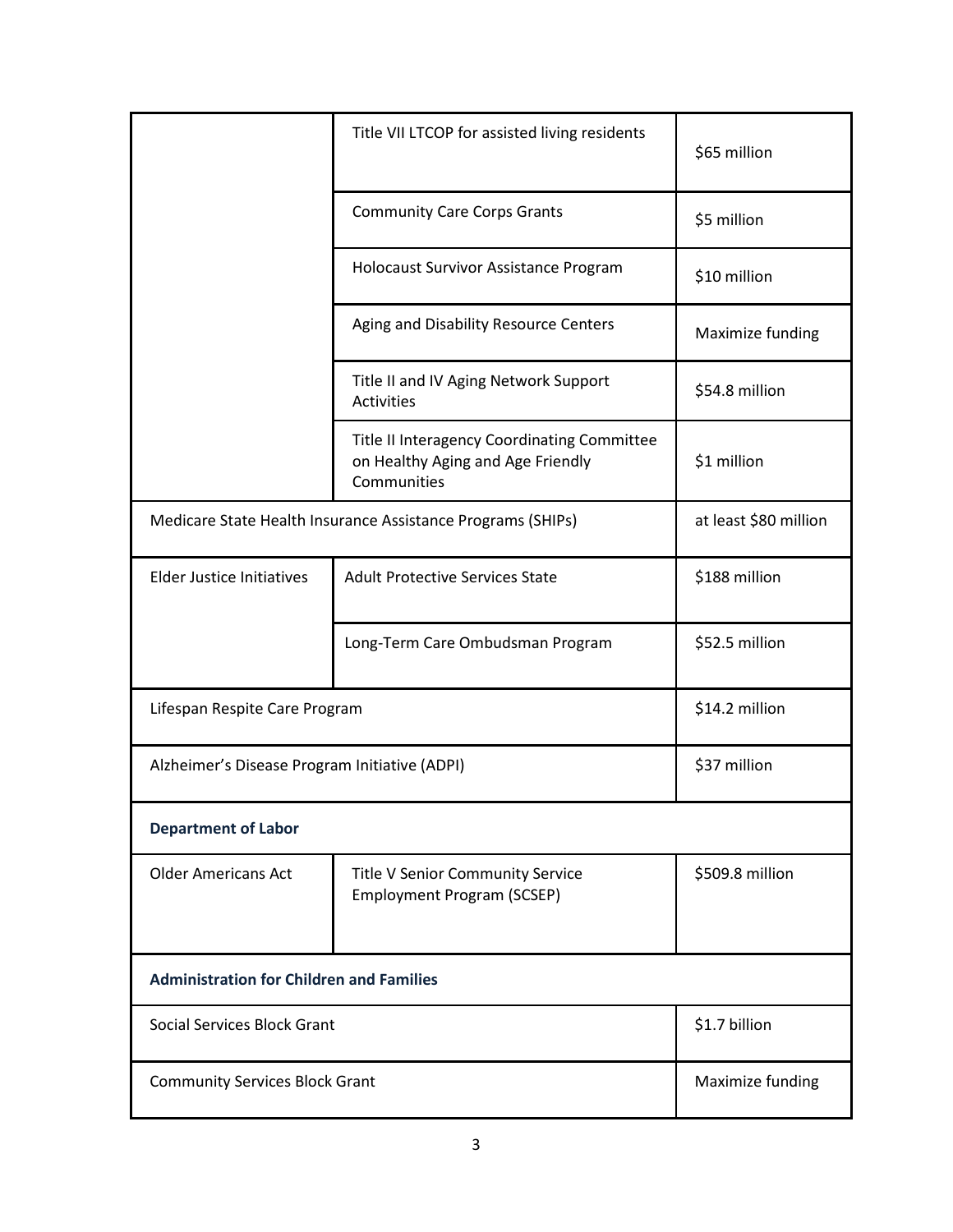| Low-Income Home Energy Assistance Program (LIHEAP)                        | Maximize funding                                                                                                             |  |
|---------------------------------------------------------------------------|------------------------------------------------------------------------------------------------------------------------------|--|
| <b>Centers for Disease Control and Prevention</b>                         |                                                                                                                              |  |
| Safety of Seniors Act Falls Prevention                                    | \$4.1 million                                                                                                                |  |
| <b>BOLD Act Initiatives</b>                                               | \$30 million                                                                                                                 |  |
| Health Resources & Services Administration: GWEP and GACA                 | \$82 million                                                                                                                 |  |
| <b>Corporation for National and Community Service: Americorps Seniors</b> | \$253.040 million<br>(Includes \$131.335<br>million for FGP,<br>\$58.705 million for<br>SCP, and \$63.0 million<br>for RSVP) |  |
| Social Security Administration: Limitation on Administrative Expenses     | \$14.2 billion                                                                                                               |  |

| <b>Subcommittee on Transportation, Housing and Urban Development</b>                    |                                                                                                                            |  |
|-----------------------------------------------------------------------------------------|----------------------------------------------------------------------------------------------------------------------------|--|
| <b>Department of Housing and Urban Development</b>                                      |                                                                                                                            |  |
| <b>Community Development Block Grant</b>                                                | \$3.77 billion                                                                                                             |  |
| Section 202 Housing for Older Adults--New Development                                   | \$600 million                                                                                                              |  |
| Section 202 Service Coordinator Grant Program                                           | \$225 million<br>(Includes full funding<br>for renewals and<br>\$100 million for 400<br>new service<br>coordinator grants) |  |
| Public Housing Resident Opportunity for Self Sufficiency Service<br>Coordinator Program | \$45 million                                                                                                               |  |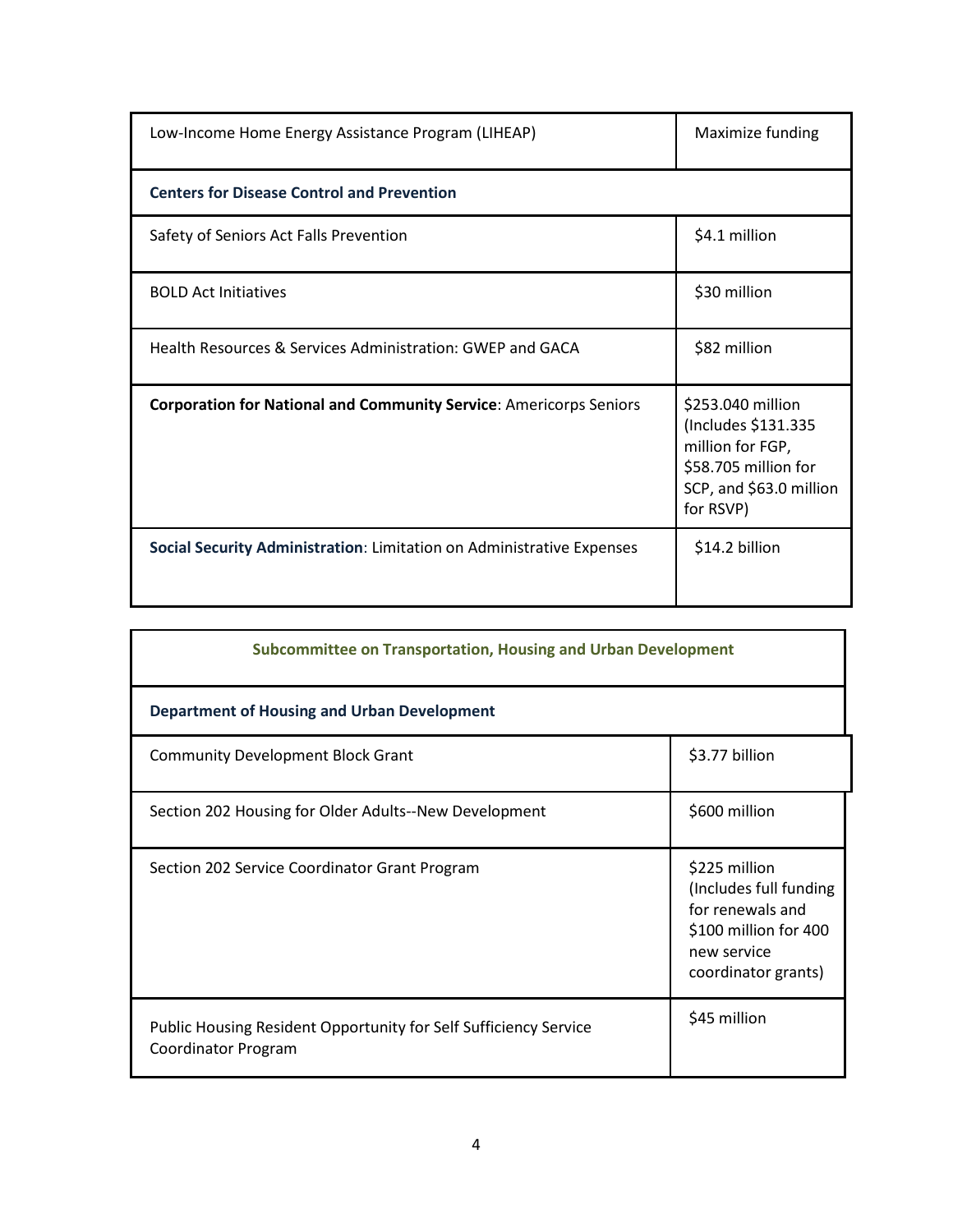| <b>Project Based Rental Assistance</b>             | \$15 billion<br>(Includes \$31 million<br>for budget-based<br>rent increases to<br>cover service<br>coordinators) |
|----------------------------------------------------|-------------------------------------------------------------------------------------------------------------------|
| Aging-in-Place Home Modification Grants            | \$30 million                                                                                                      |
| <b>Department of Transportation</b>                |                                                                                                                   |
| FTA Technical Assistance and Standards Development | Minimum of \$7.5<br>million                                                                                       |

| <b>Subcommittee on Commerce, Justice, and Science</b>                            |                           |  |
|----------------------------------------------------------------------------------|---------------------------|--|
| <b>Department of Justice</b>                                                     |                           |  |
| Missing Americans Alert Program                                                  | Minimum of \$5<br>million |  |
| Subcommittee on Agriculture, Rural Development, and Food and Drug Administration |                           |  |
| Department of Agriculture: Commodity Supplemental Food Program                   | \$338.64 million          |  |

#### **Subcommittee on Labor, Health and Human Services, Education, and Related Agencies**

**Older Americans Act (Department of Health and Human Services/Administration for Community Living–Administration on Aging)**

### *The Value of the Older Americans Act*

The OAA is the backbone of our nation's home and community supports system. It equips older adults and their caregivers with vital resources and essential services that include home care, congregate and home-delivered meals, case management, caregiver support, transportation, health promotion and disease prevention, legal services, elder abuse prevention, community service employment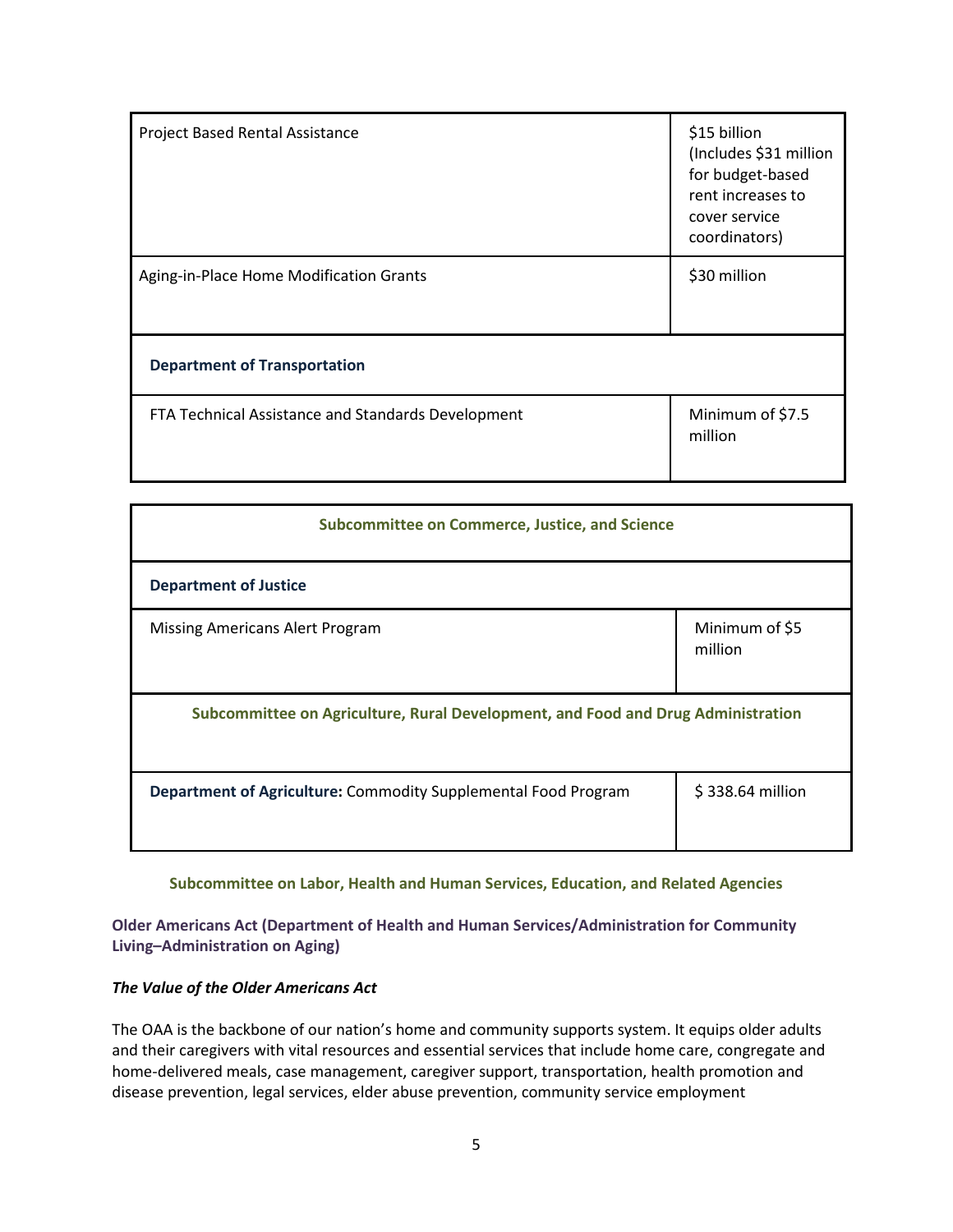opportunities for older adults with low incomes, and ombudsman programs for residents of long-term care facilities.

For 55 years, OAA programs have demonstrated a unique ability to provide these quality services while enhancing and protecting federal resources. On average, funding for OAA programs represents less than one-third of one percent (0.0031) of federal discretionary spending but offer an incredible return on investment by leveraging state, local, and private dollars, as well as volunteerism, to help more than 11 million older adults and family caregivers age in place every year. Together, these services save taxpayer dollars by enabling older people to remain independent and healthy in their own homes, where most prefer to be, avoiding more costly facility-based care paid for through Medicare and Medicaid.

### *Growing Population and Need, Yet Limited Resources*

America's older adult population continues to grow at an unprecedented rate—a trend driven primarily by the aging Baby Boomer generation—and is rapidly changing the demographic composition and health needs of the country. In the past decade alone, the population of older adults age 65 and older increased by [36 percent,](https://acl.gov/sites/default/files/Aging%20and%20Disability%20in%20America/2019ProfileOlderAmericans508.pdf) and average life expectancy continued to climb. Older people accounted for about [16 percent](https://acl.gov/sites/default/files/Aging%20and%20Disability%20in%20America/2019ProfileOlderAmericans508.pdf) of the population in 2019, and with each passing day, an additional [10,000 individuals](https://www.census.gov/library/stories/2019/12/by-2030-all-baby-boomers-will-be-age-65-or-older.html)  [turn 65.](https://www.census.gov/library/stories/2019/12/by-2030-all-baby-boomers-will-be-age-65-or-older.html) As a result, a projected 81 million—or more tha[n one in five—](https://www.aarp.org/politics-society/history/info-2018/older-population-increase-new-report.html)people in America will be 65 or older by 2040. Among this growing population of older adults, about 80 percent have at least one chronic condition; 4.9 million live in poverty; the unemployment rate of older workers with low incomes is nearly three times higher than the overall jobless rate; and 9.5 million older adults age 60 or older face the threat of hunger (that is, are marginally food insecure).

Yet, for years, OAA funding has not kept pace with inflation or the growing population eligible for services. This financial reality has made it increasingly difficult for the Aging Network to maintain existing services, let alone to meet escalating needs and keep pace with a growing population. The supplemental funding Congress provided to the Aging Network to respond to the COVID-19 pandemic was critical to help older adults most at-risk of COVID-19 and in greatest need receive services in their communities. The demand for these essential services, however, is not decreasing. The pandemic sharply underscored the value of and critical need for additional investment in OAA programs.

We encourage lawmakers to reinvest in vital home and community-based services for older Americans and family caregivers in FY 2023. Unless otherwise stated, we urge Congress to fund OAA programs, at a minimum, double FY 2022 enacted levels. Such funding levels are an important step toward maintaining the service capacity of the Aging Network and preventing a devastating service cliff when COVID-relief dollars are extinguished.

### *OAA Title III B Supportive Services*

Title III B Supportive Services provide flexible local funding to deliver a range of critical supportive services to older adults. Assistance for essential activities of daily living include in-home services for frail older adults, transportation, information and referral/assistance services, case management, home modification and repair, chore services, legal services, and all the other gap-filling programs offered by the Aging Network not already provided for in the other titles of the OAA. The critical flexibility of this funding stream gives agencies greater means to meet the needs of older adults, as identified at the community level, and often is vital to keeping older adults from needing costlier long-term care services —which usually leads to their impoverishment and subsequent need to rely on Medicaid to meet long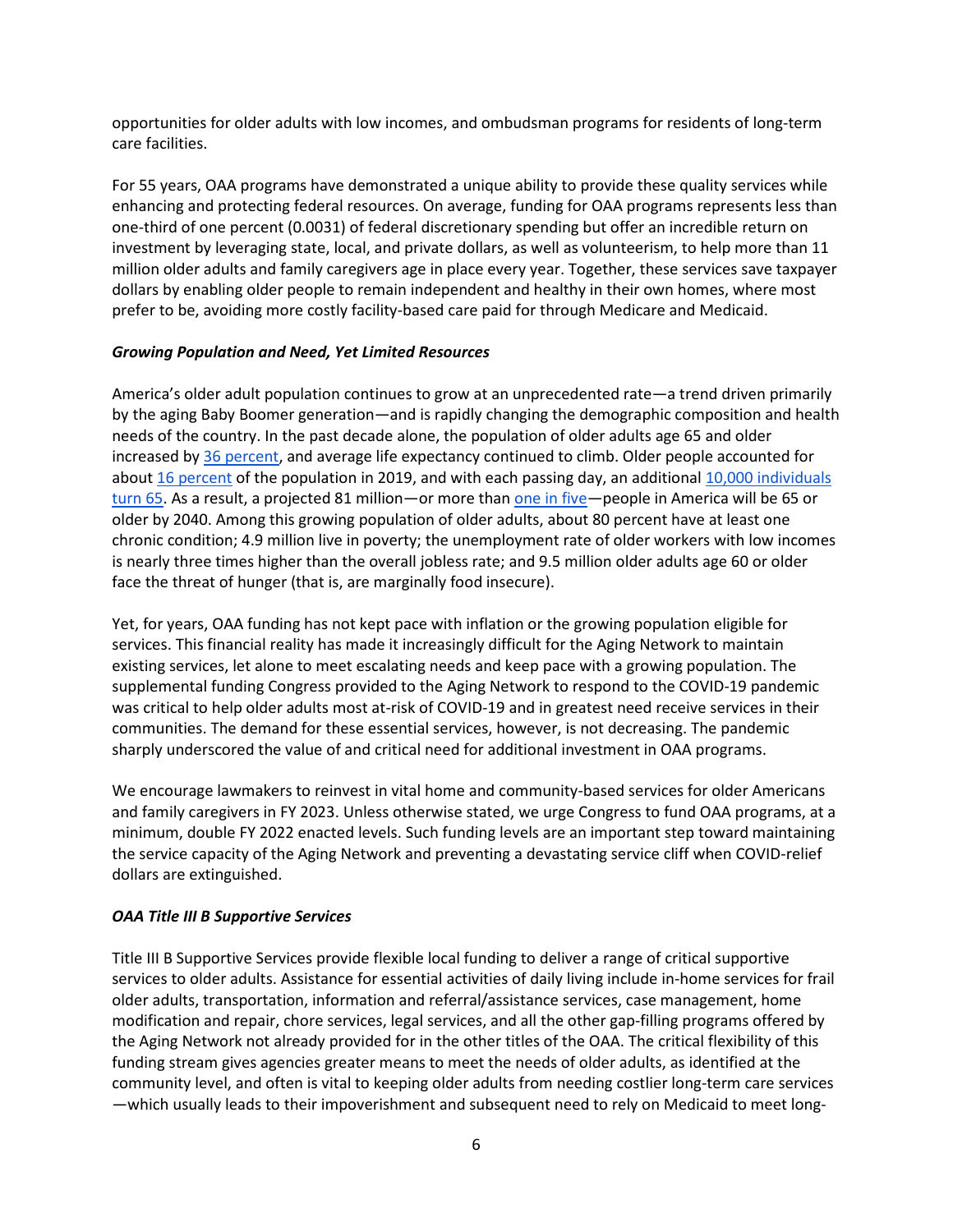term care needs. COVID-19 has shone a spotlight on how deep the need for these services is, as well as how this funding flexibility is instrumental in allowing agencies and providers to adapt to emergencies while also addressing the changing trends of an aging population. To continue to meet current demand as well as the rise in service needs for a growing demographic, we request Congress invest in aging America and double appropriations for OAA Title III B in FY 2023 for a funding level of \$797.1 million.

### *OAA Title III C Nutrition Programs*

OAA Title III C nutrition programs serve every state and Congressional district in the United States. More than two million older adults receive nutritious meals every year, each meal representing half or more of their total daily food intake. Along with delivering nutritious meals, these programs provide critical opportunities to address social isolation and loneliness, safety and wellness checks, and connection to essential community services. Senior nutrition programs, like Meals on Wheels, produce concrete results and help improve the health and quality of life of our nation's older adults and enable them to live independently in their homes and communities while reducing health care expenditures, such as unnecessary trips to the emergency department and admissions to hospitals and nursing homes. There was existing unmet need for services prior to the COVID-19 pandemic, with older adults on waiting lists for services because nutrition programs did not have the necessary resources to address the full need in their communities. The number of older adults served through OAA nutrition programs has increased significantly due to COVID-19 and is not expected to decline. In order to address the nutrition and social needs of older adults, we urge Congress double the funding for OAA Title III C in FY 2023 to a total of \$1.904 billion.

### *OAA Title III D Preventive Health Services*

Title III D of the Older Americans Act delivers evidence-based health promotion and disease prevention programs to prevent or better manage the conditions that most affect quality of life, drive up health care costs and reduce an older adult's ability to live independently. Commonly used interventions address the risk of falls, chronic diseases, mental health and medication management. In addition, the first Advance Care Planning (ACP) Program has recently been approved by ACL, which can help ensure that older adults' care preferences are understood and followed. However, investments have not been sufficient to ensure the diverse array of proven, cost-effective interventions can be implemented in communities nationwide, nor do they allow the woefully underfunded network to amass the critical evidence-based data lawmakers seek. During the pandemic, many of the programs have been deployed as digital offerings, reaching more adults than before, but with significant costs. Aging Network providers intend to keep some of the virtual programming even as they begin to restore in-person models. Therefore, additional resources are needed to maintain the new reach and means of delivery so older adults don't lose access to these key services. We urge Congress to double appropriations funding in FY 2023 to \$50 million.

## *OAA Title III E National Family Caregiver Support Program*

As of 2020 over fifty-three million family caregivers—meaning an adult family member or other individual who has a significant relationship with, and who provides a broad range of assistance to, an individual with a chronic or other health condition, disability, or functional limitation—provide the vast majority of our nation's long-term services and supports (LTSS). For context, in 2017 the annual economic value of only forty-one million unpaid family caregivers was estimated at \$470 billion, which rivals the Medicaid budget. This economic value has only increased since then. Enhanced support for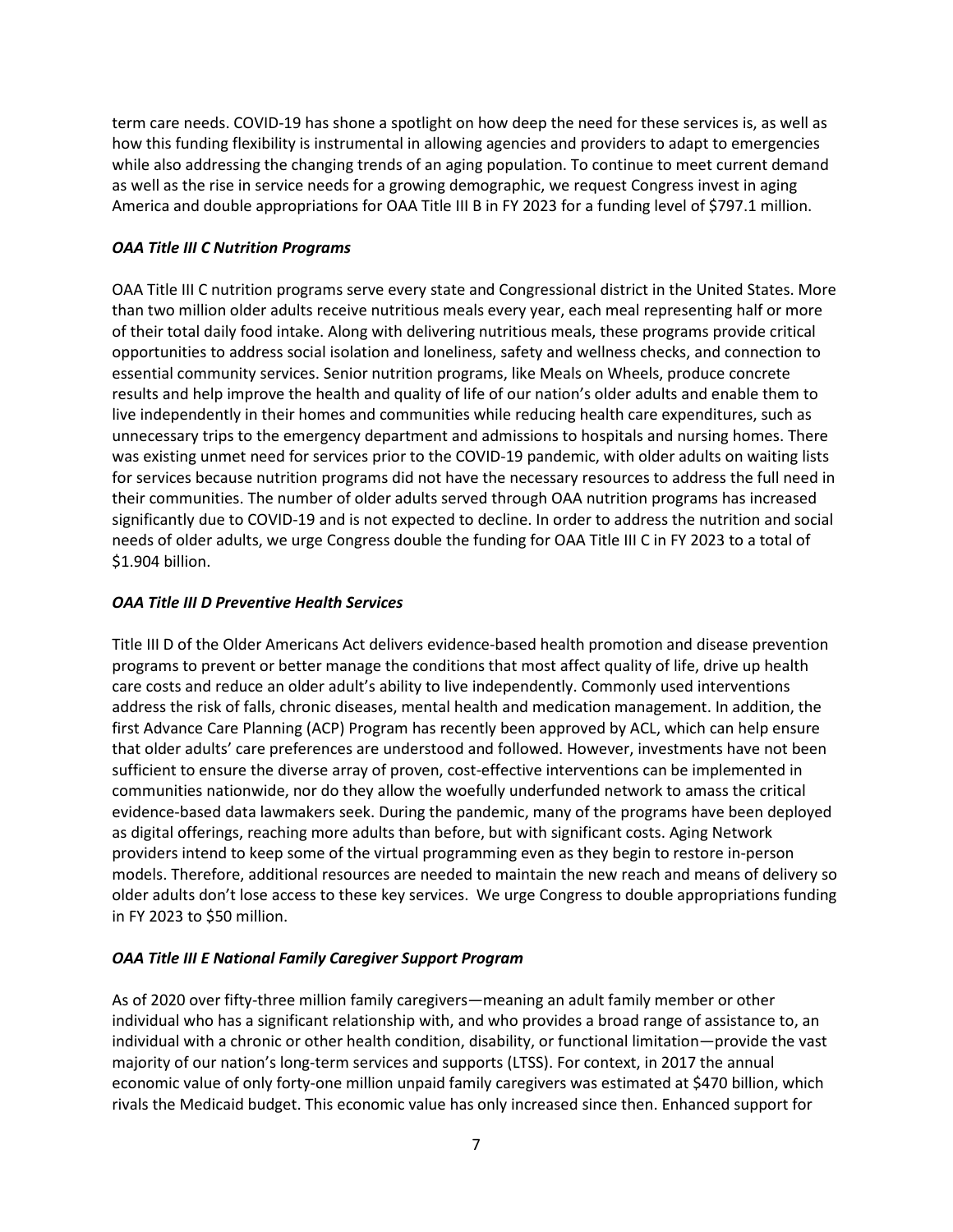family caregivers is critical for two reasons: 1) family caregivers enable older adults and individuals of all ages with disabilities to live in their homes and communities, thereby preventing or delaying more costly nursing home care. 2) family caregivers often experience significant risks to their own health and wellbeing in addition to financial constraints, work and family demands, and the challenges of providing care.

Title III E of the OAA provides funding to state and local programs to assist family caregivers of older Americans, enabling many to continue to employment while providing critically needed care. The National Family Caregiver Support Program (NFCSP) was the first federal program to recognize the needs of the nation's family caregivers. Supportive services help family members who provide in-home care to older adults; state and local agencies provide family caregivers with information and assistance about available services for older people; individual counseling and training assists family caregivers in decision making; respite care provides temporary relief from caregiving responsibilities; and supplemental services complement family caregiver's activities.

The Recognize, Assist, Include, Support, and Engage (RAISE) Family Caregiving Advisory Council was established to further address the critical issues faced by families by creating a National Family Caregiving Strategy. The strategy will identify actions that communities, providers, government, and others can take to recognize and support family caregivers including: promoting greater adoption of person- and family-centered care in all healthcare and long-term service and support settings, with the person and the family caregiver at the center of care teams; assessment and service planning (including care transitions and coordination) involving care recipients and family caregivers; information, education, training supports, referral, and care coordination; respite options; financial security and workplace issues.

We request that Congress work toward funding the National Family Caregiver Support Program at \$388 million in FY 2023. Included in the funding request for the National Family Support Program, \$400,000 is needed to sustain the efforts of the RAISE Family Caregiving Advisory Council in creating a National Family Caregiving Strategy.

### *OAA Title IV Chronic Disease Self-Management Education*

Chronic diseases are the leading causes of death and disability in the U.S., whose costs constitute 90 percent of the nation's \$3.8 trillion in health expenditures. Older Americans are disproportionately affected by chronic conditions; eighty percent have at least one chronic condition, and nearly 70 percent of Medicare beneficiaries have two or more. Data show that as an individual's number of chronic conditions increases, there is a corresponding escalation in unfavorable outcomes including poor functional status, unnecessary hospitalizations, adverse drug events, duplicative tests, and conflicting medical advice -- all of which lead to higher health costs and ultimately increased Medicare and Medicaid spending.

CDSME is a low-cost, evidence-based disease management intervention which studies show to be effective at helping people with all types of chronic conditions adopt healthy behaviors, improve health status and reduce use of hospital stays and emergency room visits. PPHF allocations to ACL for CDSME have remained at \$8 million since FY 2016, supporting over 14,000 community-based delivery sites which have provided services to more than 550,000 individuals. However, given that nearly 200 million people report having a chronic disease, the reach of these programs has been only 0.25% of the full population reach potential. **FY 2023 funding should be increased to \$16 million to expand access to**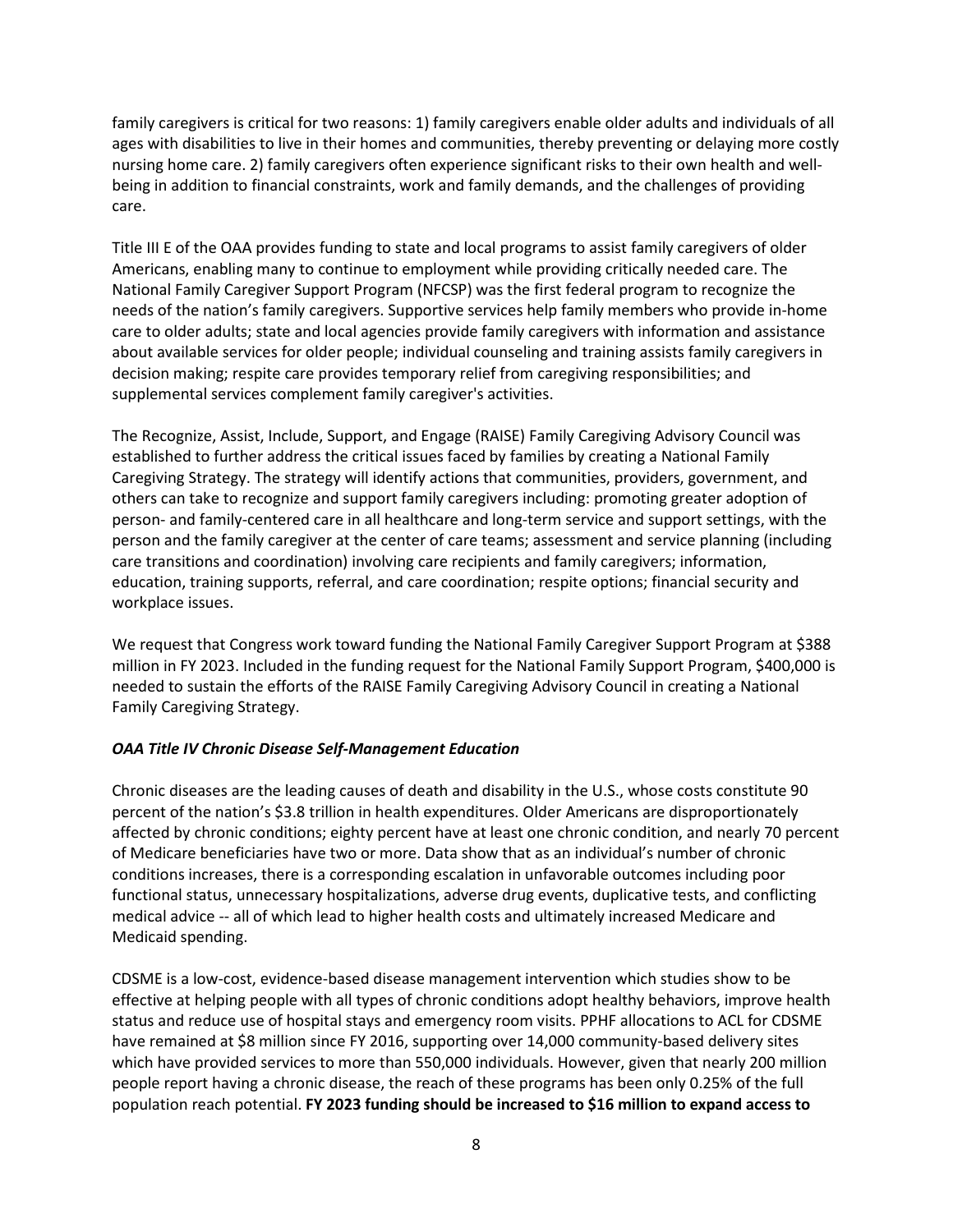**evidence-based, cost-effective chronic disease management programs to a greater number of states and older adults in need across the country.**

### *OAA Title IV Falls Prevention*

Falls are the number one cause of injuries and deaths from injuries among older adults. Each year, 1 in 4 older adults falls, but only half report falls to their doctors. The most recent data reveals over 35.6 million falls were reported, and more than 34,000 deaths occurred. That means an older adult dies from a fall every 16 minutes. If current rates continue, we can expect one death every 8.6 minutes by 2030.

Each year, more than 3 million fall injuries were treated in emergency departments, resulting in nearly 800,000 hospitalizations. The nation is spending \$50 billion to treat fall injuries annually, 75 percent of which is paid for by Medicare and Medicaid. These costs are expected to exceed \$101 billion by 2030.

During the coronavirus pandemic, it is all but certain that increasing numbers of older adult falls have gone unreported. There are specific correlations between the physical and mental health effects of isolation and increased fall risk. Research has found that older adults facing significant social isolation were 24 percent more likely to fall, and those with the least social contact has a 36 percent higher risk to be hospitalized due to a fall.

Evidence-based fall prevention programs offer cost-effective interventions by reducing or eliminating risk factors, promoting behavior change, and leveraging community networks to link clinical treatment and community services. These programs have been shown to reduce the incidence of falls by as much as 55 percent and produce a return on investment of as much as 509 percent. In fact, in an October 2019 report on falls prevention, the Senate Special Committee on Aging recommended "continued investment in the development of and expanded access to evidence-based falls-prevention programs to ensure greater awareness of the risk of falls among older adults and promote preventive steps that can be taken to avoid a fall."

Given that falls prevention has been flat funded while the incidence and costs of falls continue to climb, we request that appropriators increase the investment in these cost-effective programs to \$10 million to make these cost-effective programs widely available to older Americans at risk across the nation.

### *Title IV Demonstration on Direct Care Workforce*

Direct care workers are the paid frontline of support for millions of older adults and people with disabilities. Throughout the national Aging Network, in every state and locality, many older people rely on home care workers to support them through a range of daily tasks, and their family members look to these workers for respite and support. Unfortunately, direct care workers are not adequately compensated or valued. Additionally, career advancement and training programs are insufficient for these workers, and the growing recruitment and retention crisis threatens both this sector and the livelihood of older adults. In turn, primarily because of growing demand and high turnover within direct care, the long-term care sector will need to fill 8.2 million job openings in direct care between 2018 and 2028.

Title IV of the OAA included a new section (119) that would support demonstration projects for the "recruitment, retention, or advancement of direct care workers, and the soliciting, development, and implementation of strategies." As demand for these workers have intensified due to the COVID-19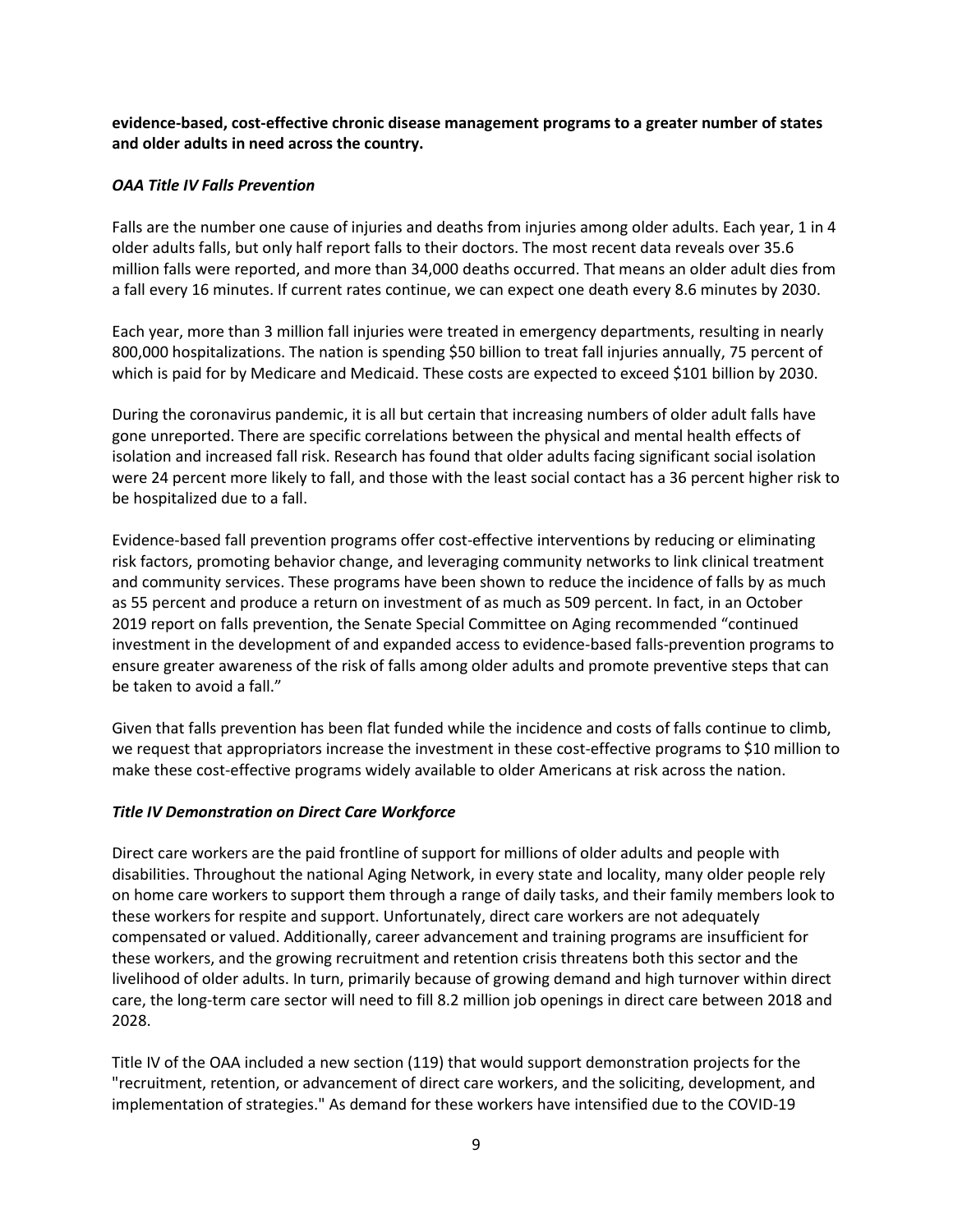pandemic, our sector will need to design, implement, and evaluate a range of workforce interventions and innovations that help employers recruit and retain more workers, and support workers to advance in their careers. ACL should be provided with funding that would allow the agency to implement demonstrations that would help prove the concept of what approaches are most effective. Then they could build the knowledge and basis for awarding grants to all states throughout the nation to implement the best and most effective practices. *We urge Congress to allocate \$3 million in FY 2023 that would allow ACL to invest in demonstration strategies that support recruitment, retention, and advancement among direct care workers - strengthening both the quality of direct care jobs and the quality of care for older adults and people with disabilities.*

#### *OAA Title II Research, Demonstration, and Evaluation Center for the Aging Network*

The 2020 reauthorization of the OAA established a research, demonstration and evaluation center for the Aging Network under Title IV to improve assessment and promote advancement of the relationship between OAA programs and services and health outcomes. These efforts are vital to fully realizing the efficacy and efficiency of both longstanding OAA programs as well as evaluating innovations in service delivery to a growing population of older adults. However, without funding, this research center will not realize these important goals or procure critical evidence-based data necessary to support continued investments in essential programs for older adults. As such, in FY 2023, we urge Congress to make the first investment in the updated vision of OAA Title IV with \$75 million.

### *OAA Title II National Resource Center on Women & Retirement*

The National Resource Center on Women and Retirement (the Center) provides a one-stop gateway to financial literacy programs to assist the nation's underserved population of lower income and minority women and those with limited English-speaking proficiency. The Center integrates financial information, tools and resources on retirement planning for women and families to improve their financial health and avoid financial exploitation. The Center was highlighted and made permanent in the recent OAA reauthorization. We request \$575,000 for the National Resource Center on Women & Retirement for FY 2023.

### *OAA Title VI Native American and Native Alaskan/Hawaiian Aging Programs*

OAA Title VI Native American aging programs fund nutrition and family caregiver support services to Native American (Indian, Alaskan and Hawaiian) elders. Title VI Grants are a primary authority for funding aging services in Indian Country, where elders are the most economically disadvantaged in the nation. We encourage lawmakers to build on the 2020 COVID-relief funding for tribal aging programs given the current and future needs of American Indian elders and the pre-pandemic years of insufficient growth in funding to meet escalating need. The population of Native American elders 65+ is expected to grow by 115 percent by 2030. We urge Congress to double funding for Title VI in FY 2023 to reach \$72.5 million for Part A (nutrition and supportive services) and \$22.6 million for Part C (family caregiver support).

### *OAA Title VII Long-Term Care Ombudsman and Prevention of Elder Abuse*

OAA Title VII funds ombudsmen and their trained volunteers who advocate for residents of long-term care facilities to resolve quality-of-life concerns and care problems, protect residents' rights, and improve the long-term supports and services system. They also address issues of elder abuse, neglect,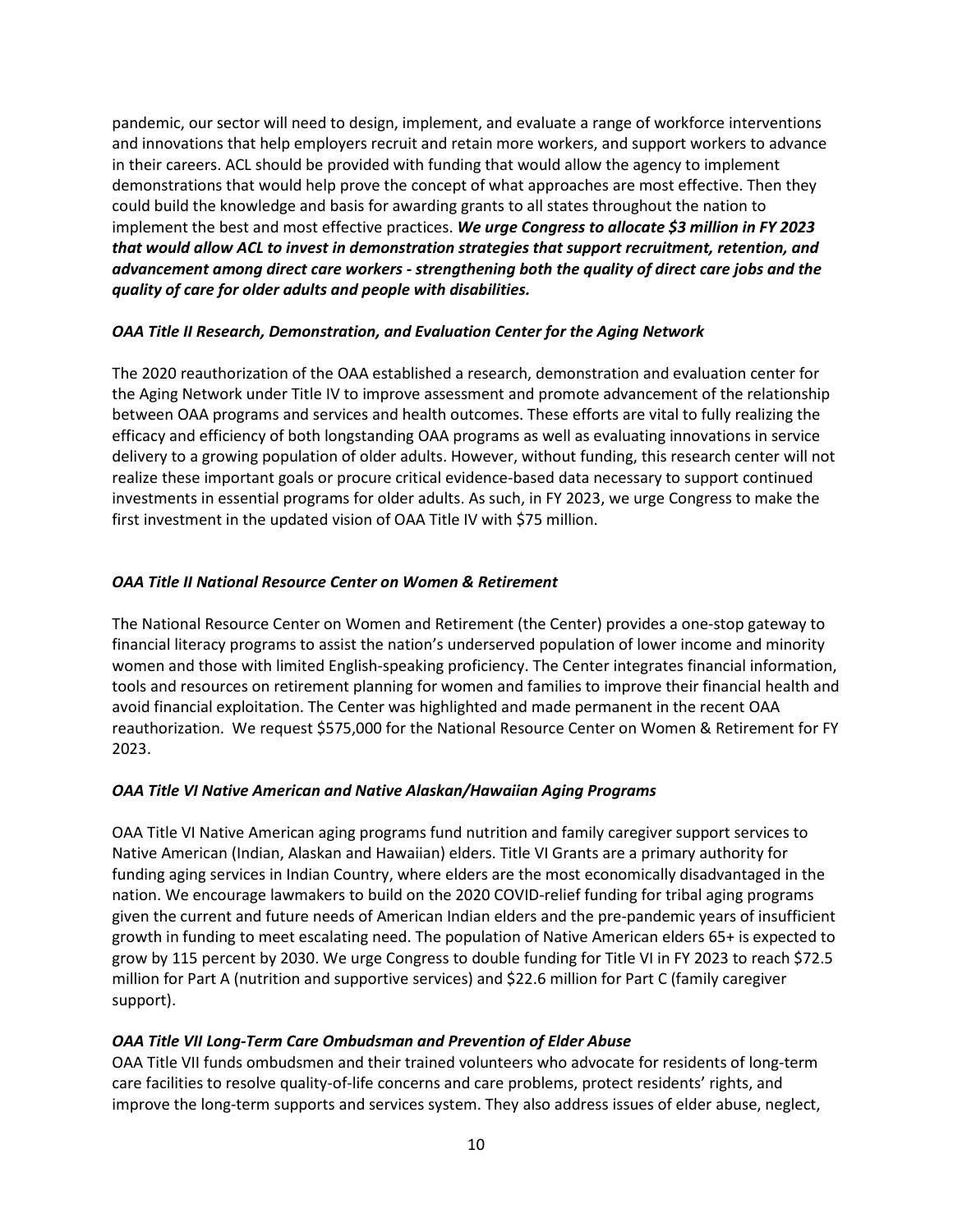and exploitation. These programs serve some of the older Americans at greatest risk. Additional elder abuse programs are supported under this title and include prevention, detection, assessment, treatment, and intervention activities.

Additional funding is needed for the State Long Term Care Ombudsman Programs (SLTCOP) to address the unfunded mandate to serve all long-term care residents, as well as to address pandemic-related barriers to access and appropriately respond to the pandemic's aftermath. The advocacy and protections the SLTCOPs provide is necessary to address the trauma and impact residents, family members, and staff have experienced during the pandemic. Many SLTCOPs, due to the risks, have lost paid staff and volunteers. Programs need to fill these losses with new and additional paid staff and new volunteers. For example, resources will be used for staffing, volunteer recruitment and support, in person and remote trainings, trauma training, and technology. To accomplish this, the SLTCOPs need stable annual funding. This will secure the ability to respond appropriately to protect residents' rights to be treated as individuals with autonomy, choice, independence, and access to quality health care.

The LCAO requests \$70 million to support core SLTCOP work and \$65 million to work with residents of assisted living, board and care, and similar community-based long-term care settings as these are less regulated and residents often need greater advocacy. We also urge you to invest \$52.5 million in the State Long-Term Care Ombudsman Program (SLTCOP) under the Elder Justice Act to support its critical work in elder rights activities to prevent abuse, neglect and financial exploitation, and to support doubling funding for the National Ombudsman Resource Center. Without this funding, hundreds of thousands of residents will remain at risk and without regular and easy access to an advocate.

Additionally, Title VII authorizes funding to protect Native elder rights and prevent elder abuse. The concerns of tribal elders and the systems serving them are uniquely complex. However, this section of Title VII has never been funded, putting tribal elders at increased risk of abuse, neglect and exploitation. LCAO urges Congress to provide funding to tribal programs for these activities.

### *Community Care Corps Grants*

We also urge you to include in any FY 2023 funding bill support for Community Care Corps grants at \$5 million to continue the grants first funded in FY 2019 to support innovative local models in which trained volunteers assist family caregivers or directly assist older adults or adults with disabilities in maintaining their independence by providing non-medical support in order to supplement other caregiving options. These activities help meet the growing demand for services from a large and growing aging and disability population and the desire of individuals to live independently. In the midst of the coronavirus pandemic, Care Corps grantees have fashioned creative ways to serve in the face of unanticipated challenges.

### *Holocaust Survivor Assistance Program*

Administered by the Administration for Community Living (ACL), the Holocaust Survivor Assistance Program leverages public-private partnership opportunities with nonprofits, foundations, and the private sector to address the urgent needs of the 30,000 - 60,000 living Holocaust survivors in this country (one-third of whom live at or below the poverty level). Holocaust survivors are at increased risk of depression, social isolation, and extremely poor health outcomes associated with institutionalization. Since the program's creation in FY 2015, the Holocaust Survivor Assistance Program has funded over 400 different person-centered, trauma-informed (PCTI) programs, leading to decreased loneliness and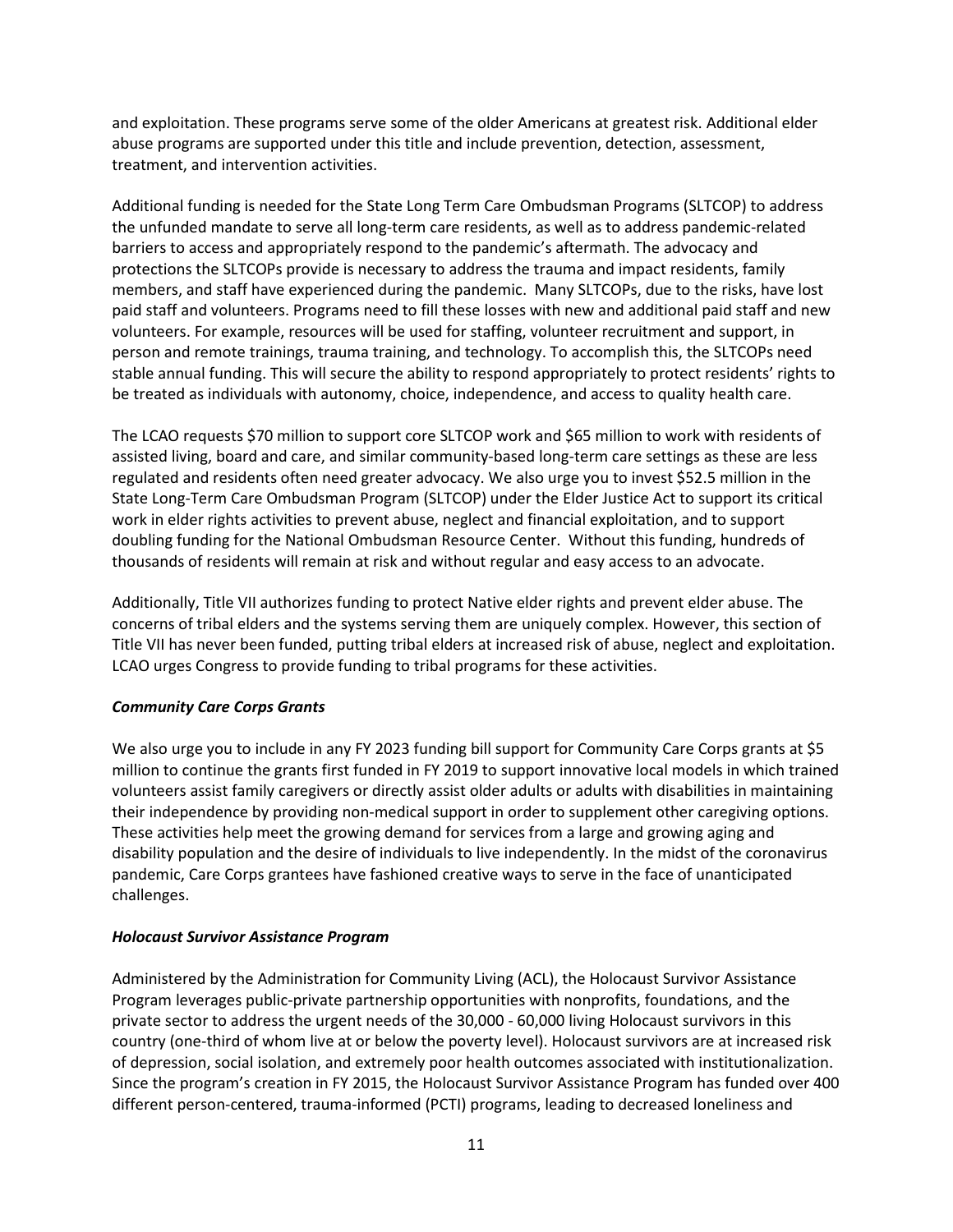depression; reduced caregiver stress; and increased feelings of safety, security, and social support. 28,000 Holocaust survivors and more than 5,000 family caregivers have received services, and nearly 15,000 professionals have been trained in the PCTI model.

As nearly 90 percent of adults in the U.S. have been exposed to a traumatic event, including aging military veterans, first responders, survivors of childhood and domestic violence, refugees, and people who have experienced man-made or natural disasters, and now COVID-19, ACL has developed a strategy to expand the national capacity for PCTI Care for Holocaust survivors to other older adults with a history of trauma. Receiving \$6 million in FY 2022, the Holocaust Survivor Assistance Program now requires \$10 million in FY 2023 to build on previous advancements serving the Holocaust survivor population and further embed person-centered, trauma-informed approaches at all levels of the aging services network.

## *Aging & Disability Resource Centers (ADRCs)*

Aging and Disability Resource Centers are authorized in the Older Americans Act but represent collaborative efforts of aging and disability entities to facilitate and streamline access to the most appropriate and cost-effective public and private LTSS options for older adults, people with disabilities and caregivers across the country. This "no wrong door" model aims to build on, not supplant, existing state and community systems and resources to create greater access points to LTSS information and assistance for people of all ages and incomes. In FY 2023, Congress should continue investing in this model; the President's budget recommends a funding level of \$12.1 million.

## *Title II & IV Aging Network Support Activities*

Aging Network Support resources invest in training and technical assistance, innovation and dissemination of best practices, and coordination of strategies and services throughout the Aging Network. Many of the national resource centers which focus on special national priorities or promote equity through outreach to diverse older adults and the organizations which serve them, are supported through this funding. Similar to other OAA requests, LCAO calls for doubling the funding to \$54.8 million for FY 2023.

## *Title II Interagency Coordinating Committee on Healthy Aging and Age Friendly Communities*

The 2020 bipartisan reauthorization of the Older Americans Act revised the existing interagency coordinating committee with a focus on healthy aging and age friendly communities. While numerous federal agencies and programs support older Americans, interagency coordination is critical to ensure these programs are effective and cohesive. Unfortunately, this Interagency Committee has yet to be funded, and we request \$1 million to initiate this work.

## **Other Important Aging Programs (Department of Health and Human Services/Administration for Community Living – Administration on Aging)**

## *Medicare State Health Insurance Assistance Program (SHIP)*

The Medicare State Health Insurance Assistance Program, through 2,200 local sites and nearly 11,500 SHIP staff and volunteer counselors, provides older Americans, people with disabilities, and their families with unbiased, free, and personalized information to help them navigate Medicare enrollment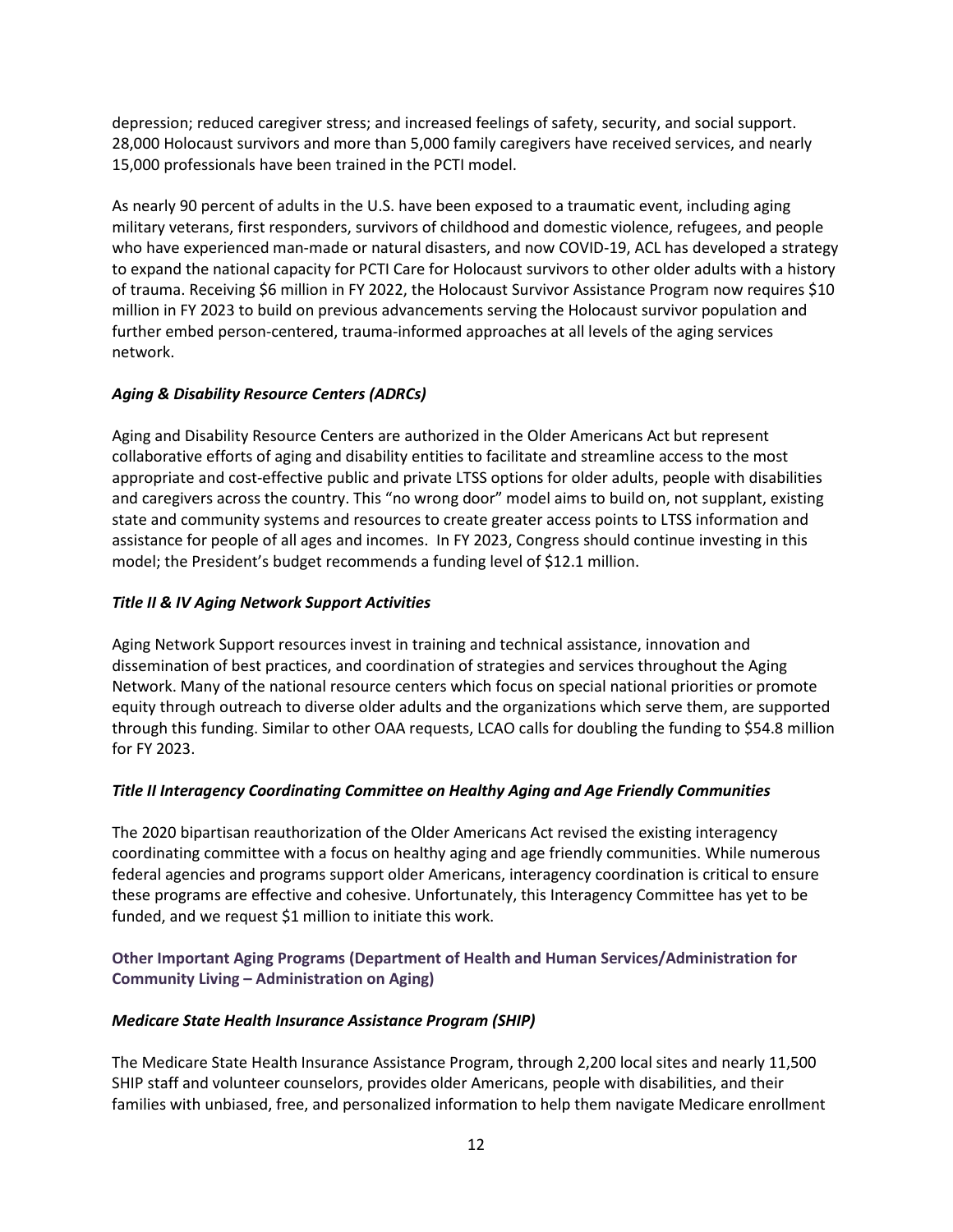and obtain benefits. The average Medicare beneficiary must choose between 60 Medicare plan options each year. They have to navigate the complexity of comparing plan benefits and making a selection that takes into account all the factors that impact out-of-pocket costs and network access.

SHIPs operate in every state, territory, and the District of Columbia. They provide enrollment clinics, "Welcome to Medicare" events, information seminars, and one-on-one counseling that helps older adults and people with disabilities to choose wisely and, once they do, to navigate Medicare's benefit and appeals processes to get the most out of their hard-earned Medicare benefits. SHIPs have been crucial in helping beneficiaries learn to navigate the new Medicare plan finder tool, explaining the new Medicare supplemental benefits and changes in consumer protections such as special enrollment periods.

The current funding level of \$52.1 million for SHIP amounts to less than a dollar for every person enrolled in Medicare. If the investment in SHIP had kept pace with the growth in the older adult population and inflation over the past decade, the funding level would exceed \$80 million. We request an increase in funding to at least \$80 million for FY 2023 to continue to provide needed services to the growing numbers and diversity of Medicare beneficiaries.

### *Elder Justice Initiative*

The Elder Justice Initiative, administered through the Administration for Community Living's Elder Justice and Adult Protective Services office, funds continued work on the national Adult Protective Services (APS) data system, other APS support programs, programs to stop abuse in guardianship, abuse prevention programs in Indian Country, expansion of forensic centers to assist in crime identification and prosecution, and self-neglect prevention programs. This work is critical given the scope of the crisis of abuse of older adults and people with disabilities and the work that must be done to develop effective, evidence-based prevention, intervention, and prosecution practices. LCAO applauds the FY 2021 emergency funding for the program and the American Rescue Plan Act funding of \$188 million for both FY 2021 and FY 2022 for the Elder Justice Act, including direct funding to Adult Protective Services programs and the Long-Term Care Ombudsman Program. This investment has helped build critical infrastructure and fund direct services for adults at risk for abuse, neglect, or exploitation. Without continued funding these adults across the country will lose key services and supports. The programs overseen by this office are in need of expanded funding to support basic systems to support adults who have experienced abuse, neglect, and exploitation. LCAO requests \$188 million in support of these critical activities.

### *Lifespan Respite Care Program*

Millions of American families are faced with unexpected illness, disease, or disability every year, and these events can forever change an individual's and family's trajectory. While each situation is unique, the one thing that they often have in common is the incredible value of family caregivers. National, state and local surveys have shown respite to be among the most frequently requested services by family caregivers. Only 14% of family caregivers report having used respite care service, despite nearly 38% feeling respite would be helpful.

Respite—short-term care that offers individuals or family members temporary relief from the daily routine and stress of providing care—bolsters family stability and maintains family caregiver health and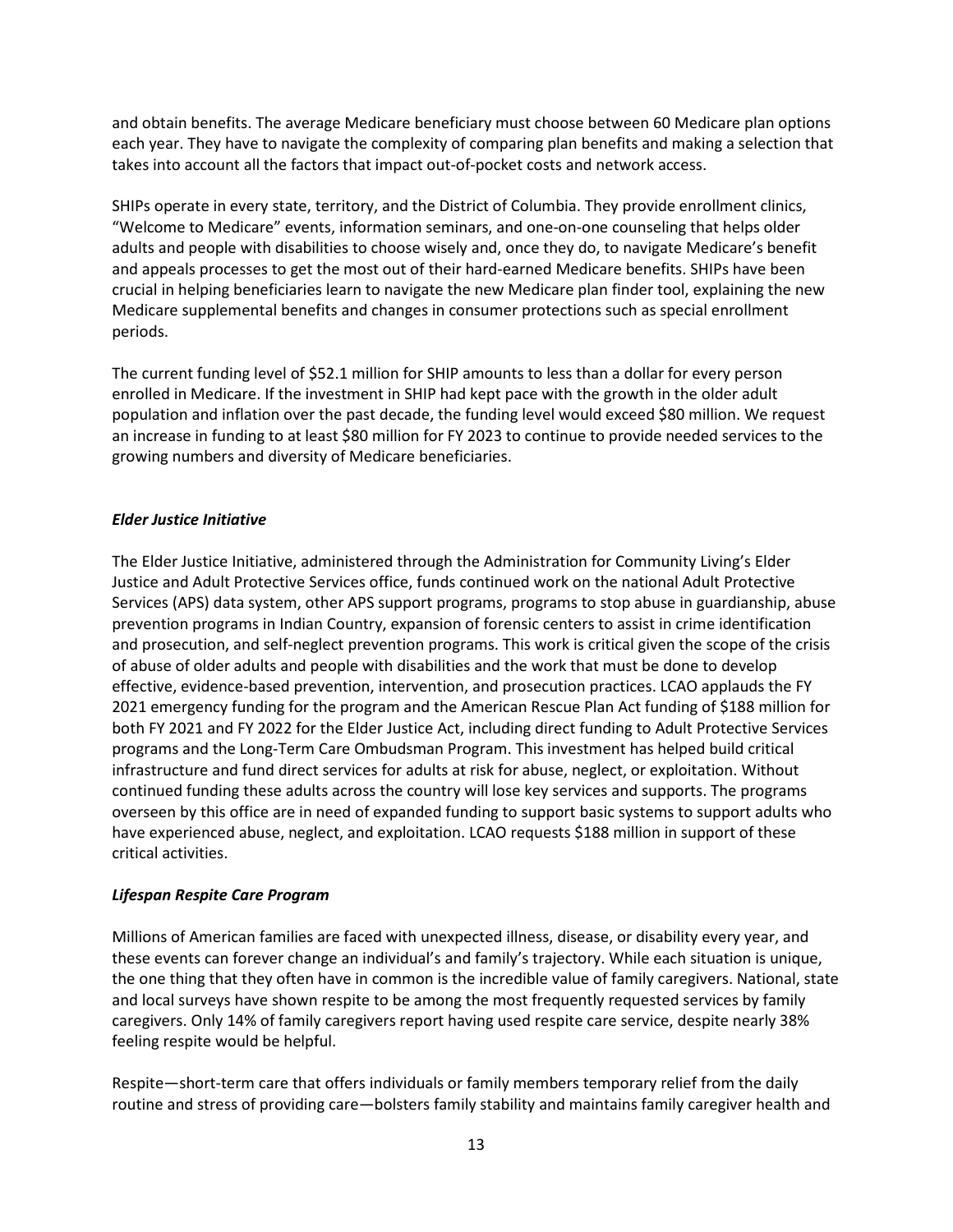well-being. While the benefits of family caregiving are plentiful, caregiving can take its toll— older spousal family caregivers experience higher mortality rates, rates of acute and chronic conditions, and depression than non-caregivers. Respite can save dollars by helping to avoid or delay out-of-home placements or hospitalizations. The program remains underfunded, and we request that Congress work toward funding the Lifespan Respite Care Program at \$14.2 million in FY 2023.

### *The Alzheimer's Disease Programs*

The most common type of dementia, Alzheimer's disease, afflicts one out of every 10 people 65 and over—or over five million older Americans. It is the most expensive disease in America, costing Medicare and Medicaid \$186 billion. The Alzheimer's Disease Program allows states, communities, nonprofits, and Indian tribes greater access to funding opportunities under the OAA.

Research shows that education, counseling and other support for family caregivers provided under ACL's Alzheimer's Disease Programs can delay institutionalization of loved ones and improve a caregiver's own physical and mental well-being—thus reducing costs to families and government. To keep pace with the increasing numbers of individuals and families impacted by dementia, we are asking for a \$7.5 million increase to the Alzheimer's Disease Program for a total funding level of \$37 million in FY 2023.

### **Older Americans Act (Department of Labor)**

### *Senior Community Service Employment Program (SCSEP)*

The Senior Community Service Employment Program (SCSEP) is the only federal job training program focused exclusively on helping older Americans return to the workforce, prioritizing services to veterans, individuals with disabilities, and other most-in-need older adults who have low job prospects and significant barriers to employment. Significant majorities of participants have incomes below the poverty line, are women, and are people of color. Low-income workers age 55+ from every state and nearly all U.S. counties develop new skills and add relevant work experiences through community training assignments with Aging Services Network and other local programs. SCSEP represents a strong return on investment as those who secure unsubsidized employment earn more in their first year than the annual SCSEP training costs and 7 in 10 remain on the job more than one year after leaving the program.

Older workers struggle with long-term unemployment longer than their younger counterparts, an issue that becomes more acute during economic downturns such as during the pandemic. The labor force participation rate for adults age 65 and over had its largest 12-month drop in 60 years. Nearly 1 million of these older workers left the labor force, giving up on employment and training opportunities that were out of reach. As of February 2022, 36.1 percent of unemployed workers age 55 and older were long term unemployed (27 weeks or longer), while 23.7 percent of unemployed workers age 16 to 54 faced the same length of unemployment.

The FY 2022 appropriation of \$405 million is \$60 million less than the funding nearly three decades ago. Current funding levels are only adequate to serve far less than one percent of those who are eligible. Minimum wage increases in 29 states and the District of Columbia have further eroded SCSEP investments. Nationwide, the number of available participant slots has decreased by 3,080 since 2017. At a minimum, SCSEP investments need to grow to ensure the same number of older adults can remain in the program.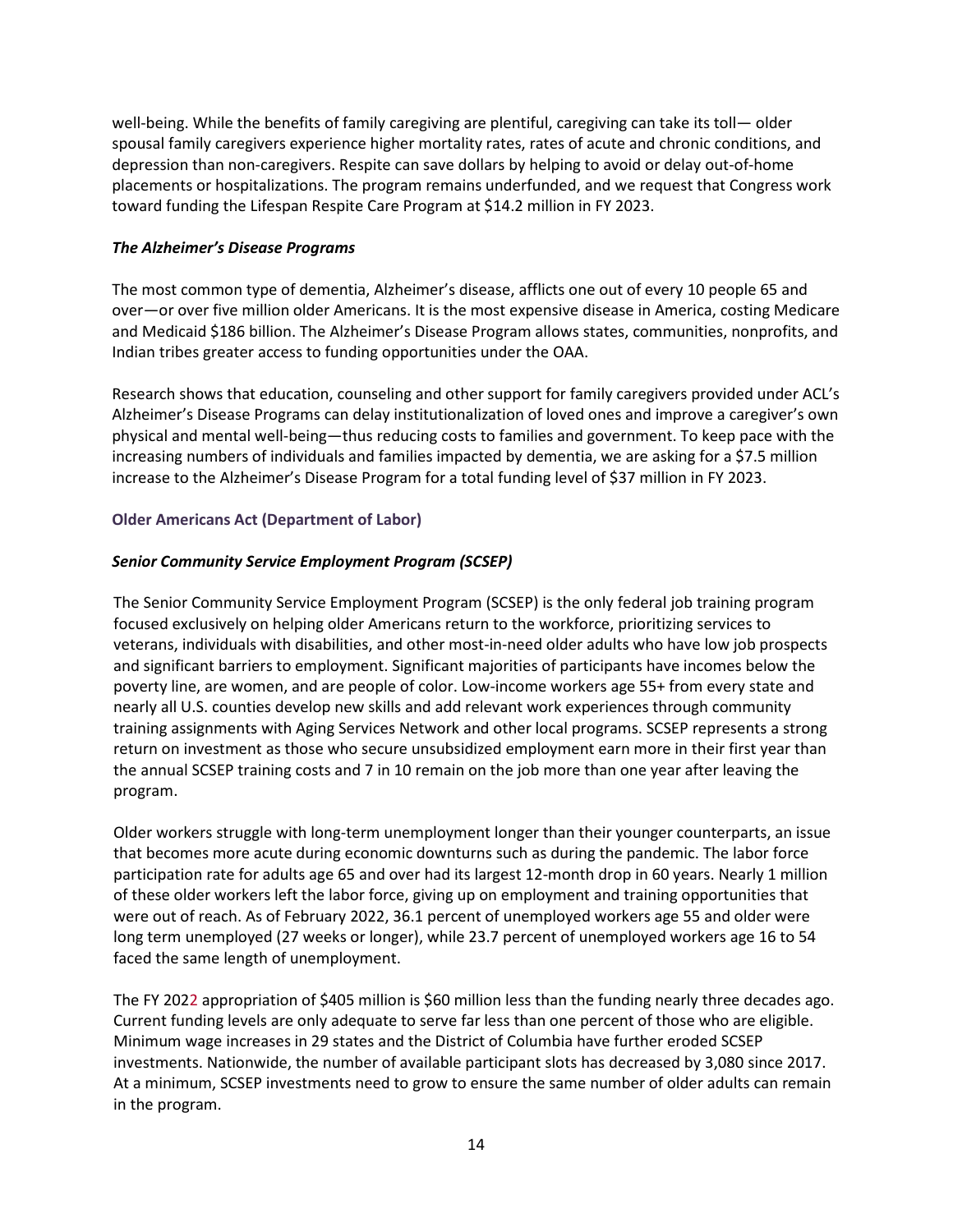We urge Congress to continue its support for the Senior Community Service Employment Program by providing funding that is at least equal to level approved in the bipartisan 2020 OAA reauthorization of \$480.9 million for FY 2023.

### **Administration for Children and Families (Department of Health and Human Services)**

### *Social Services Block Grant (SSBG)*

SSBG is a major funder of state and local services such as adult protective services, adult day services, inhome supportive services, congregate and home-delivered meals, case management and other programs dependent on the grant. SSBG is a critical and consistent federal funding source for direct APS services, whose workers are often the first responders in cases of abuse, neglect, and exploitation. APS conducts investigations, evaluates client risk, develops and implements case plans, provides counseling, and arranges for a variety of services that also depend on SSBG. The strength in the program lies in its flexibility to allow state and local governments to determine how to use funds to best meet their community needs. In FY 2020, nearly 23 million individuals across the lifespan and their families benefited from SSBG. Static funding for SSBG fails to keep up with demand and rising costs.

In the past SSBG has had bipartisan support on both the House Ways and Means Committee and the Senate Finance Committee. We urge Congress to continue funding SSBG at a minimum of \$1.7 billion for FY 2023.

### *Community Services Block Grant (CSBG)*

Since 1981, states have utilized these CSBG flexible funds to improve community health and living conditions for older people and families with low incomes. For those aged 55 and older, these services include home-based household and personal care services, nutrition and wellness programs, Adult Protective Services, and transportation to and from medical appointments or adult day health centers, making this program a pre-Medicare/Medicaid partner in the long-term care continuum. In FY 2017, over 22 percent of those served by CSBG, or nearly 2.4 million, were adults age 55 and older, and more than 8.5 percent of those served were 70 years or older. Overall, over 1.7 million older adults were helped to live independently in their own homes and remain engaged in their communities. LCAO urges continued bipartisan support for CSBG and maximize funding for FY 2023.

### *Low-Income Home Energy Assistance Program (LIHEAP)*

About a third of the households receiving LIHEAP benefits include an older adult age 60+ for whom this assistance means avoiding difficult choices between paying for utilities, food, or medicine. The level funding provided in recent years is only sufficient to serve 20 percent of the eligible population. During the pandemic, the need for utility assistance skyrocketed as unemployment rates soared and shutoff protections expired. Twenty-two percent of utility customers reported that they had reduced or put off expenses for basic needs like medicine and food in order to pay their utility bills. LCAO joins advocates from across the country to urge Congress to maximize funding for LIHEAP in FY 2023 to help households struggling during the pandemic to maintain access to crucial utilities.

### **Centers for Disease Control and Prevention (Department of Health and Human Services)**

## *Safety of Seniors Act Falls Prevention*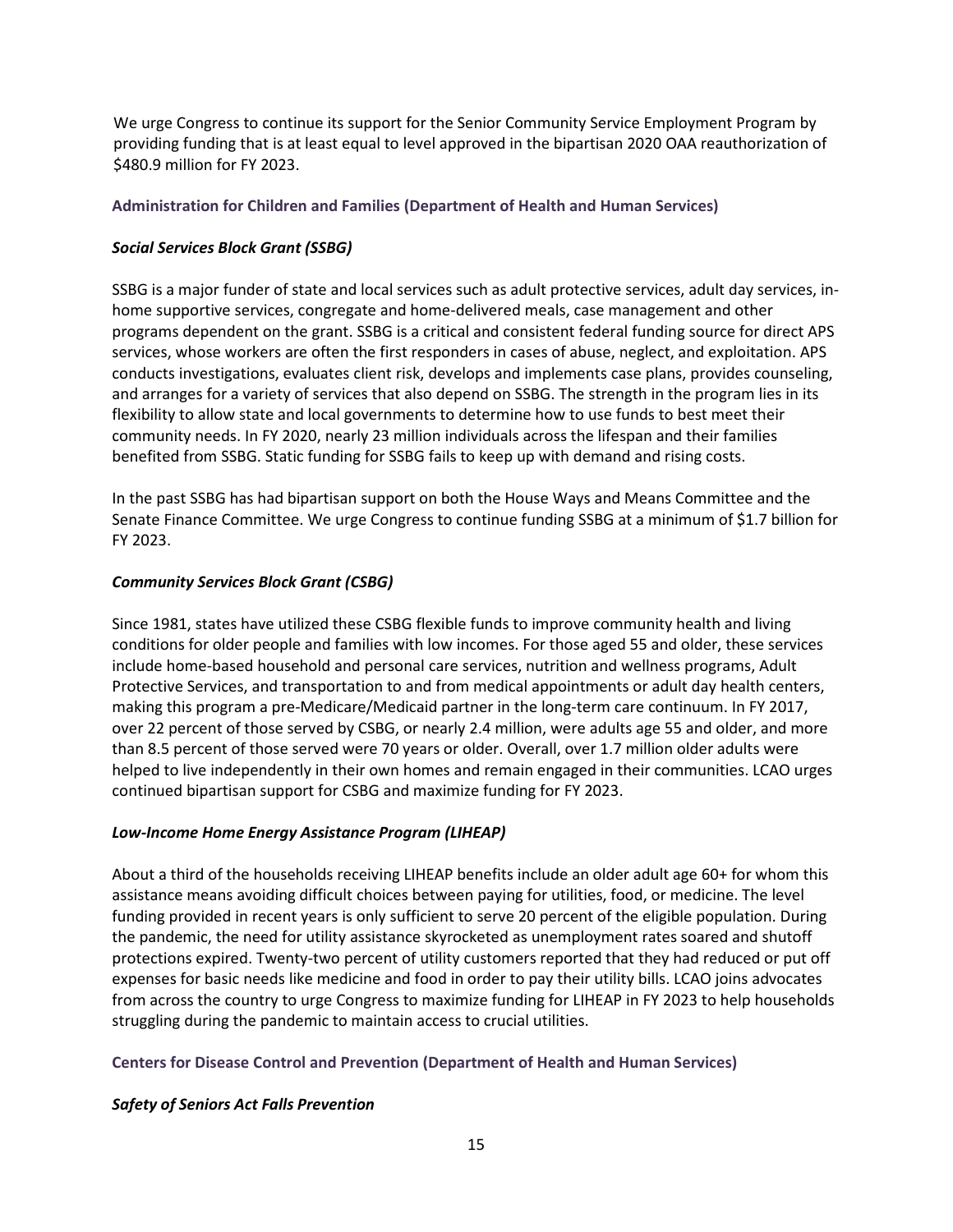The CDC National Center for Injury Prevention and Control (NCIPC) reports on the latest fall risk and protective factors; conducts research to develop, implement and evaluate the most effective clinical approaches to fall prevention; and develops and disseminates clinical tools and resources to help healthcare providers conduct fall prevention. The CDC's Stopping Elderly Accidents Deaths and Injuries or STEADI tools and resources have encouraged providers across the US to screen, assess, and intervene to reduce their older patient's fall risk by recommending clinical and community-based interventions, including those supported by ACL grants.

As the incidence and cost of falls continues to rise exponentially, the federal government should be making additional investments to expand the engagement of providers in both clinical and community settings to ensure all members of older adults' health care teams have the tools and resources to provide access to evidence-based falls prevention. An increase in the Elderly Falls program at CDC (STEADI) would expand the engagement of providers in both clinical and community settings to ensure all members of older adults' health care teams have the tools and resources to provide access to clinical and community programs and strategies. The Senate Special Committee on Aging October 2019 report on falls prevention recommended strengthening screening and referral pathways and taking steps to ensure greater utilization of CDC's STEADI resources.

CDC is working with healthcare systems and providers to encourage them to screen, assess and intervene to reduce fall risk among their older patients. They are also working to educate Americans on how they can take simple steps to prevent injuries as they age. Additional investments would expand the engagement of providers in both clinical and community settings to ensure all members of older adults' health care teams have the tools and resources to provide access to clinical and community programs and strategies. Given the lack of new investments for several years, we urge that funding for NCIPC Elderly Falls activities be increased to at least \$4.1 million for FY 2023.

### *BOLD Act Initiatives*

In 2018, Congress passed, and the President signed, the Building Our Largest Dementia (BOLD) Infrastructure for Alzheimer's Act (P.L. 115-406) that calls on the Centers for Disease Control and Prevention (CDC) to establish Centers of Excellence in Public Health Practice dedicated to promoting Alzheimer's disease management and caregiving interventions, as well as educating the public on Alzheimer's disease and brain health, which will establish Alzheimer's disease as a public health issue, increasing American awareness and care training around the disease. To fund BOLD Act initiatives at CDC, LCAO is requesting \$30 million in appropriations for FY 2023.

**Health Resources & Services Administration (Department of Health and Human Services)** 

## *The Geriatrics Workforce Enhancement Program (GWEP) and Geriatrics Academic Career Awards (GACA)*

As the only federal program specifically designed to enhance the skills and training of health care teams serving older adults to improve care quality, safety, and reduce the cost of care, GWEP provides appropriate training for the entire care team. GWEP targets training to family caregivers, direct care workers, and health care professionals such as physicians, nurses, social workers, pharmacists, and psychologists. With our nation's burgeoning population of older adults, we need a stronger and sustained federal commitment to our eldercare workforce. In addition, the Geriatrics Academic Careers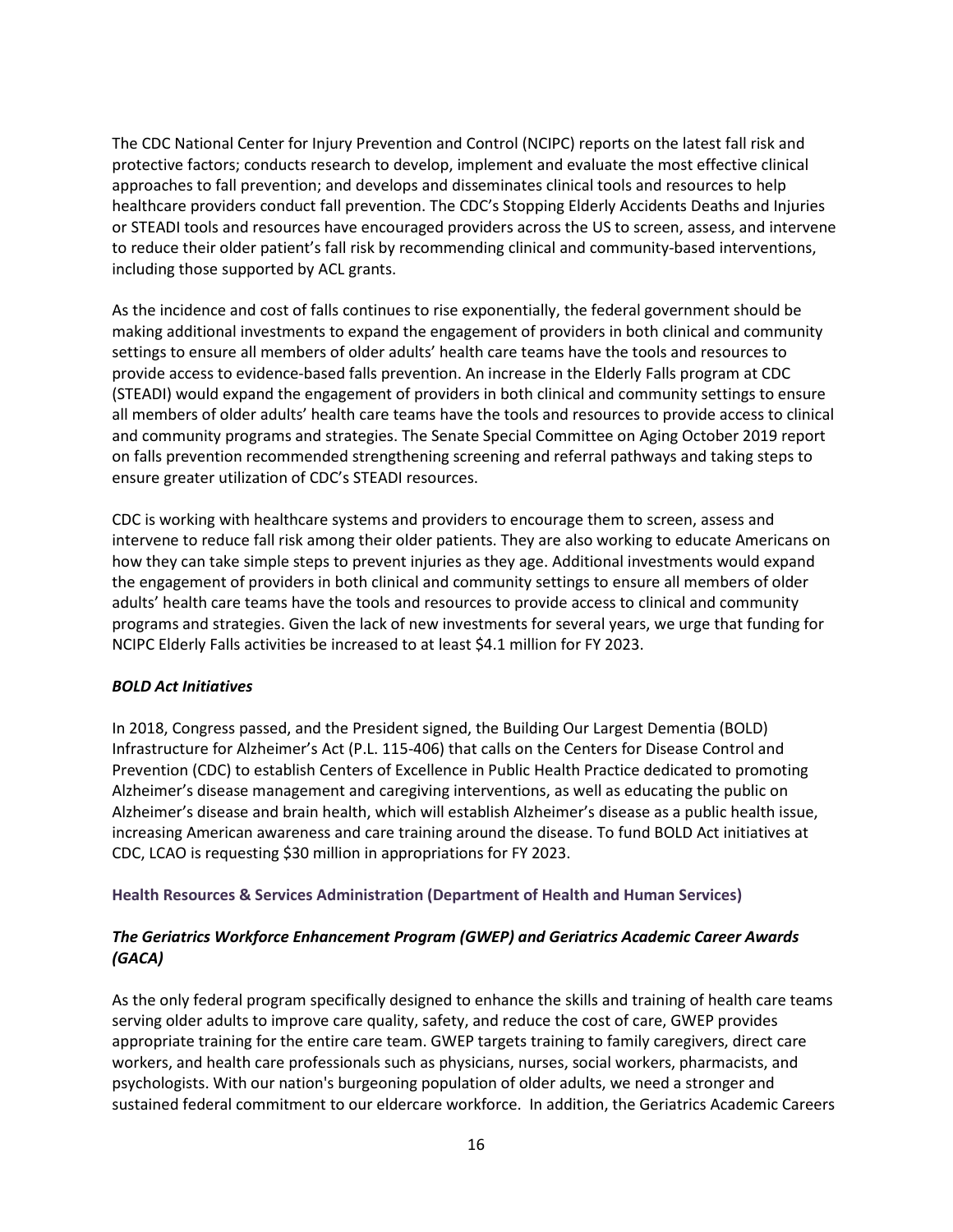Awards (GACA) program supports the career development of individual junior faculty by providing clinical training in geriatrics. In FY 2023, we request at least \$82 million to support the GWEP and GACA program.

## **National Institutes of Health and National Institute on Aging (Department of Health and Human Services)**

LCAO supports increased investment at the National Institutes of Health and the National Institute on Aging to better prevent, treat, and cure chronic diseases of aging as well as research on care and caregiving support. Aging itself remains the most important risk factor for many devastating diseases and conditions, including Alzheimer's disease and related forms of dementia (AD/ADRD); most types of cancer; many types of heart disease; osteoporosis and hip fracture; kidney failure; and diabetes. This is one of the most cost-effective ways to reduce health care spending that benefit us all as we age. In addition to funding dementia research, NIH/NIA resources are also being used to combat COVID, explore health disparities, develop person-centered caregiving models and increase the pay scale for young researchers. It is estimated that Medicare and Medicaid alone will spend more than \$186 billion this year on treating Alzheimer's disease (AD) and other dementias. As many as five million Americans age 65 years and older may have AD with a predicted increase to at least 14 million by 2050. LCAO has been pleased with the strong bipartisan/bicameral support for NIH and NIA and we ask that Congress continue to provide increased investments in these research programs that help our nation improve the quality of life for older adults and future generations while saving hundreds of billions in health care costs.

### **Corporation for National and Community Service**

### *AmeriCorps Seniors (Senior Corps)*

The three federal initiatives that comprise the Senior Corps—Retired Senior Volunteer Program (RSVP), Foster Grandparent Program, and Senior Companion Program—cost-effectively address many unmet needs in our communities. Together, they enable more than 220,000 Senior Corps volunteers to provide essential services to their neighbors that local, county, and state governments cannot afford to replace. All Senior Corps volunteers reap the mental and physical benefits that come from remaining active and helping their neighbors.

Senior Corps volunteers provide unique and special services to their communities. It takes incredible dedication and compassion to help older adults with their daily activities, children with disabilities to find success in the classroom, or to provide food, comfort, and companionship to older people living alone in rural areas. These programs and their volunteers provide much-needed services at an extremely low cost. All Senior Corps programs have a required non-federal funding match, which is often met by local and state governments, nonprofits, and the private sector. In FY 2020, Congress approved an increase in the stipend for the means-tested programs of the Senior Corps (SCP and FGP) and a modest increase for RSVP. In Fiscal Years 2021 and 2022, Congress sustained that stipend increase and supported modest program growth. With the challenges Senior Corps and the nation faced during the coronavirus pandemic, local programs, in many instances, were able to work around restrictions of social distancing and closed schools and day care centers. We encourage Congress to once again renew support for a stipend increase and program growth by funding the Foster Grandparent Program at \$131.335 million, funding the Senior Companion Program at \$58.705 million) and funding RSVP at \$63.0 million to enable those programs to respond to a post-pandemic period of growth in addressing unmet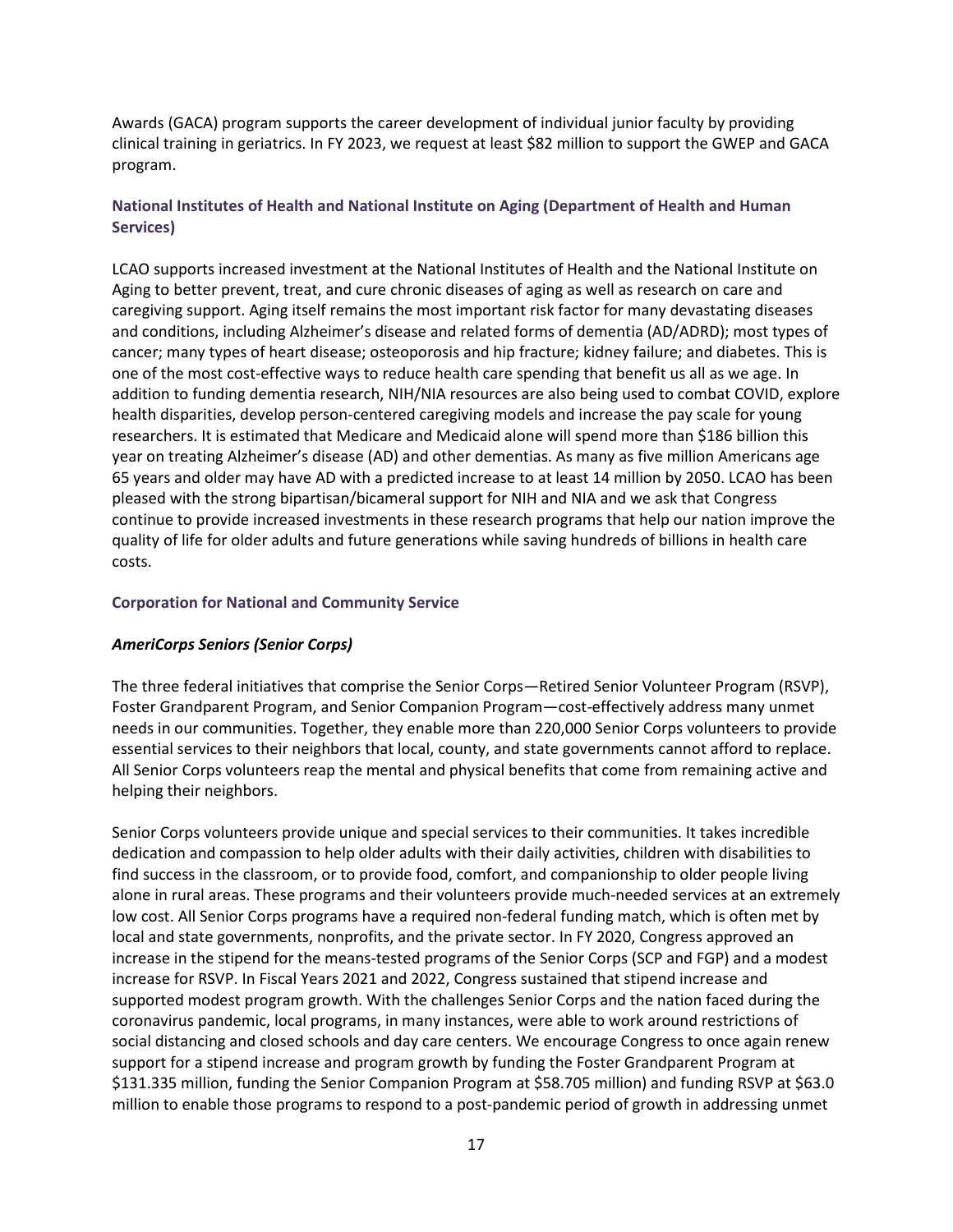community needs. Accordingly, we support Senior Corps funding at a total of \$253.040 million in FY 2023.

### **Social Security Administration (SSA)**

### *Social Security Limitation on Administrative Expenses (LAE)*

LCAO is thankful for the \$1.8 billion increase in the Social Security Administration's (SSA) Limitation on Administrative Expenses proposed in the Administration's FY 2023 budget request. After years of declining budgets, President Biden has recognized the importance of not only the income security that Social Security benefits provide, but also the work needed to administer the program accurately and efficiently. The FY 2023 budget request of \$14.8 billion, a 10% increase from the FY 2022 Consolidated Appropriations Act, 2022 level, is very helpful for the agency. The amount will help provide important services to American workers and their families.

As important and welcome as the increase is, the proposed funding is still inadequate and will not meet the rising needs of the agency. Over 70.3 million people receive monthly benefits from SSA. The population continues to age, with 10,000 Americans turning 65 every day. SSA has over \$600 million in fixed annual inflationary costs that are needed for employees' salaries and benefits, office rent, and guard costs, and cannot be shifted to meet other priorities. The Social Security Administration manages one of our largest government resources, paying over \$1 trillion in benefits annually.

For millions of Americans, SSA is the face of the federal government. The agency boasts a 99 percent payment accuracy rate for Social Security benefits, with just over a penny of every dollar spent on administrative costs. Between 2010 and 2021, SSA's operating budget fell 13 percent in inflationadjusted terms while the number of beneficiaries increased by 21%. The COVID-19 pandemic caused 1,200 field offices to close for over two years, overburdened SSA's 800 number, increased workloads significantly, and increased backlogs in processing applications for benefits. SSA's administrative budget should be increased to \$15.55 billion, the amount requested by the Acting Commissioner, to help ensure that the public can be served adequately by the agency, not only as the nation begins to emerge from the pandemic, but also as it moves into the future.

### **Subcommittee on Transportation, Housing and Urban Development**

### **Department of Housing and Urban Development**

### *Community Development Block Grant (CDBG)*

Since 1974, states have used CDBG funding for a variety of community development and anti-poverty programs, including programs for older adults and the facilities that serve them. These programs include constructing senior centers, providing home-delivered meals, completing home repairs, service coordination, and modifying homes for accessibility. Further, according to the U.S. Conference of Mayors, every dollar of CDBG grant money leverages an additional \$3.65 in non-CDBG funding, making it an effective public-private partnership. LCAO urges continued bipartisan support and increased funding for CDBG.

### *Section 202 and Other Key Housing Programs for Older Adults*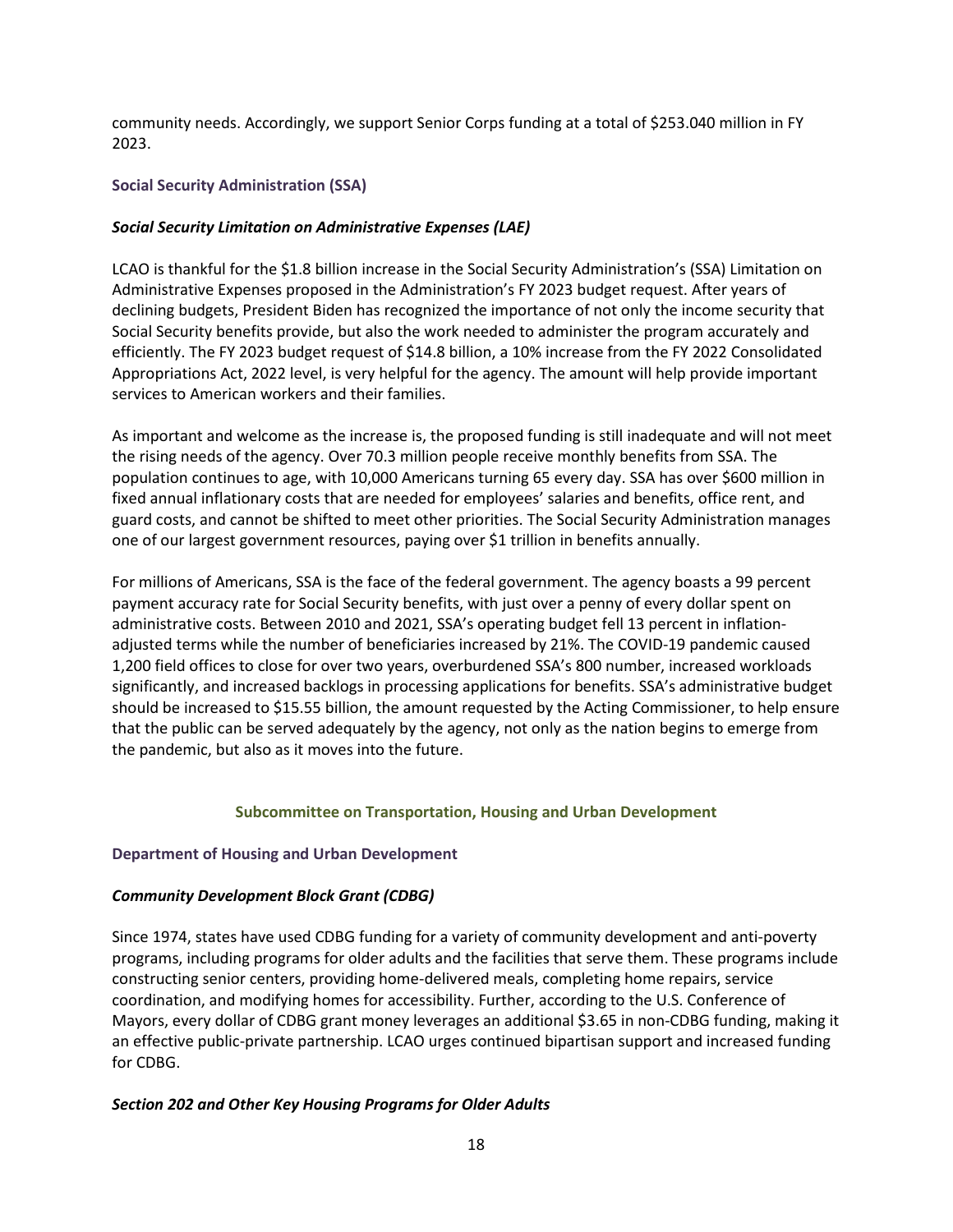We are grateful that Congress has revived new construction funding for HUD's Section 202 Housing for the Elderly program in recent fiscal years.

The need for affordable housing among older adults is significant. Only one of every three older adults eligible for rental assistance receives it because the programs are too small to meet the need. There is a severe shortage of affordable housing for older adults with low incomes. Between 2009 and 2019, the number of very low income older adult households spending more than half of their incomes on rent increased by an astonishing 68%. Having affordable, service-connected housing allows older adults to live independently in the community and avoid much more expensive and restrictive settings. Any expansion will immediately help erase and shorten current waiting lists of two to five (or more) years and help the nation prepare for the projected 13.8 million new older adult households between 2020 and 2040, more of whom will be low income rents than ever before. The expansion will also help prevent and end homelessness among older adults, which is rising nationwide.

LCAO strongly supports increased funding for the HUD Section 202 Housing for the Elderly program and service coordination. We urge Congress to fund \$600 million to build and operate an estimated 6,200 units of new Section 202 homes for older adults with very low incomes.

In FY 2023, we also request full, 12-month funding for all current Section 202/PRAC contracts and the renewal of Service Coordinator grants. Approximately 55% of HUD-assisted senior communities do not have a Service Coordinator to assist residents. In addition to Service Coordinator renewal funding, we are requesting an additional \$100 million for new, grant-funded Service Coordinators to fund 400 positions in HUD-assisted senior communities. In addition, we support HUD's request for full 12-month funding for the renewal of Project-Based Rental Assistance (PBRA), including \$31 million for budget based increases to fund Service Coordinator positions. We also request support for the HUDadministered home modification program for homeowners.

LCAO supports greater collaboration between HUD, HHS, and other federal agencies to increase successful program linkages for older people to help them successfully age in place.

### *Service Coordinators in Public Housing*

Service coordinators are a valuable resource and essential part of the management team in affordable housing communities, particularly those serving older people with low incomes. These professional staff save taxpayer dollars by providing access to community-based supports and services that enable residents to age safely in their own homes instead of having to move to more costly settings, such as a nursing home. Service coordinators assist older residents and/or residents with disabilities by identifying, locating, and acquiring the services necessary for them to live independently. LCAO urges Congress to provide \$45 million for the Public Housing Resident Opportunity for Self Sufficiency (ROSS) Service Coordinator Program in FY 2023.

#### **Fund and Improve Aging-in-Place Home Modification Grants**

This program assists nonprofit organizations, state and local governments, and public housing authorities in undertaking comprehensive programs that make safety and functional home modifications and limited repairs to meet the needs of low-income older homeowners. This enables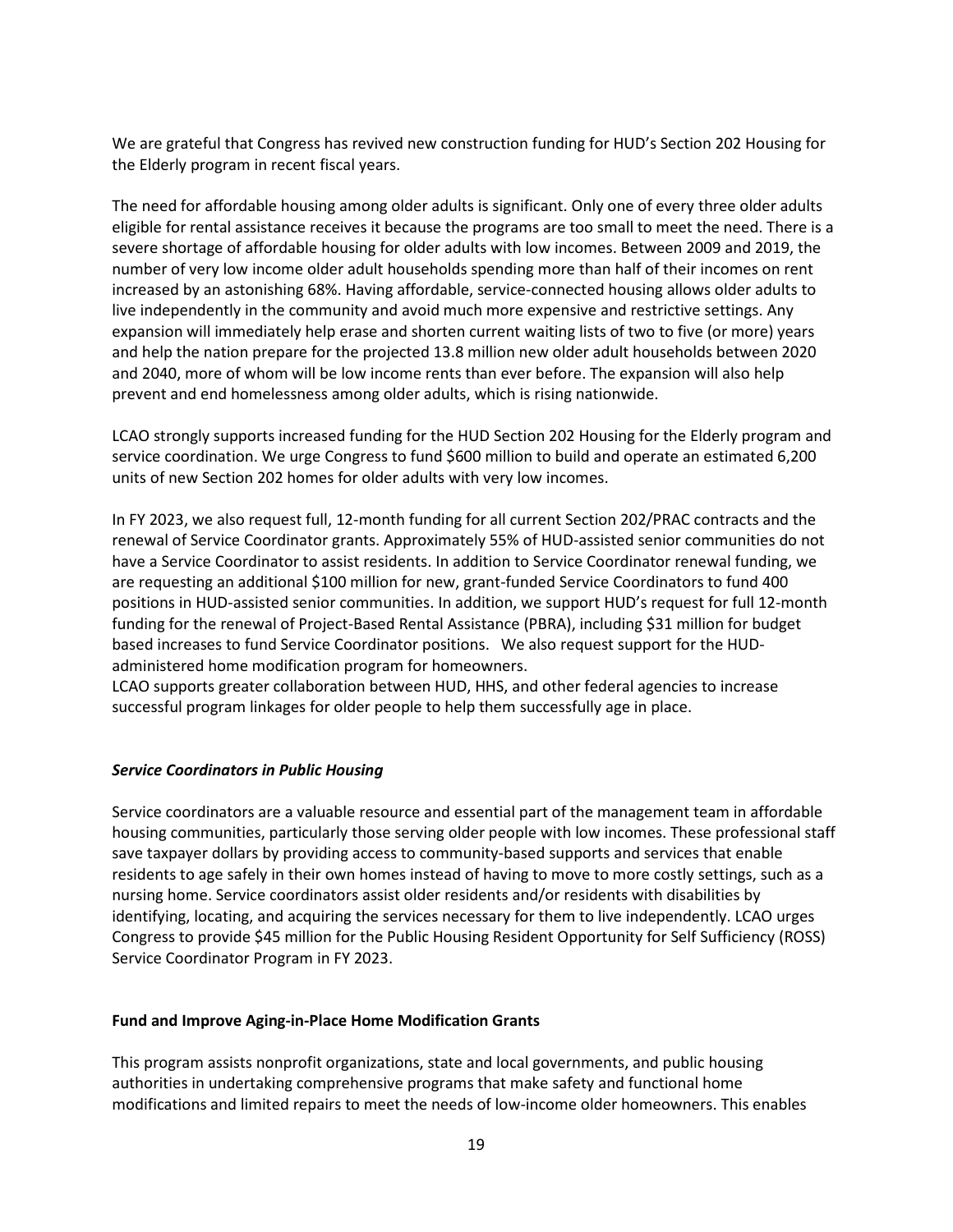low-income older adults and individuals with disabilities to remain in their homes by making modifications to reduce risk of falling, improve general safety, increase accessibility, and improve functional abilities. The HUD Office of Lead Hazard Control and Healthy Homes, Lead Hazard Reduction office recently awarded first-time grants to local organizations in both rural and urban communities. To sustain and grow this work, LCAO requests an FY 23 appropriation of \$30 million and also asks the program be expanded to include home modification grants to landlords for rental units. Today, 22% of older adults rent their homes. The share of older adults who rent their homes is projected to continue to decline. Older adult renters need accessible homes just as much as older adult homeowners do.

### **HUD Programs Overall**

Almost every HUD housing program serves older adults. HUD's programs serve more than 1.9 million older adults. We urge Congress to fully fund HUD's programs and expand them, including programs like Housing Choice Vouchers and Public Housing, so every older adult can have an affordable, accessible housing place to call home.

#### **Department of Transportation**

#### *Federal Transit Administration—Technical Assistance to Improve Senior Transportation Options*

Transportation is one of the most pressing needs for older adults who live at home and in the community. Appropriators should ensure that the FY 2023 Department of Transportation appropriations bill includes at least \$7.5 million from the general fund for the Federal Transit Administration's (FTA) Technical Assistance and Standards Development Program. Doing so would support the continued ability of this program to provide technical assistance, education and support to the aging, disability and transit communities to increase the availability and accessibility of transportation options that address the mobility needs of older adults and people with disabilities.

#### **Subcommittee on Commerce, Justice, and Science**

#### **Department of Justice**

#### *Missing Americans Alert Program*

This recently enacted initiative which expands, broadens and renames the Missing Alzheimer's Disease Patient Program, provides DoJ grants for training and technologies that will help first responders locate persons with Alzheimer's disease or autism who wander and go missing. Such a program saves time and resources for law enforcement, allowing them to focus on other security concerns. We urge, at a minimum, \$5 million in funding for FY 2023.

### **Subcommittee on Agriculture, Rural Development, and Food and Drug Administration**

### **Department of Agriculture**

It is critical that proven and effective federal nutrition programs serving our older adults at greatest risk for food insecurity are protected and further strengthened; particularly now as both the need and demand for nutritious meals are already substantial and will only continue to climb exponentially due to a rapidly aging population. In addition to increasing funding for the nutrition programs authorized under the OAA, we urge Congress to fully fund the Supplemental Nutrition Assistance Program (SNAP), the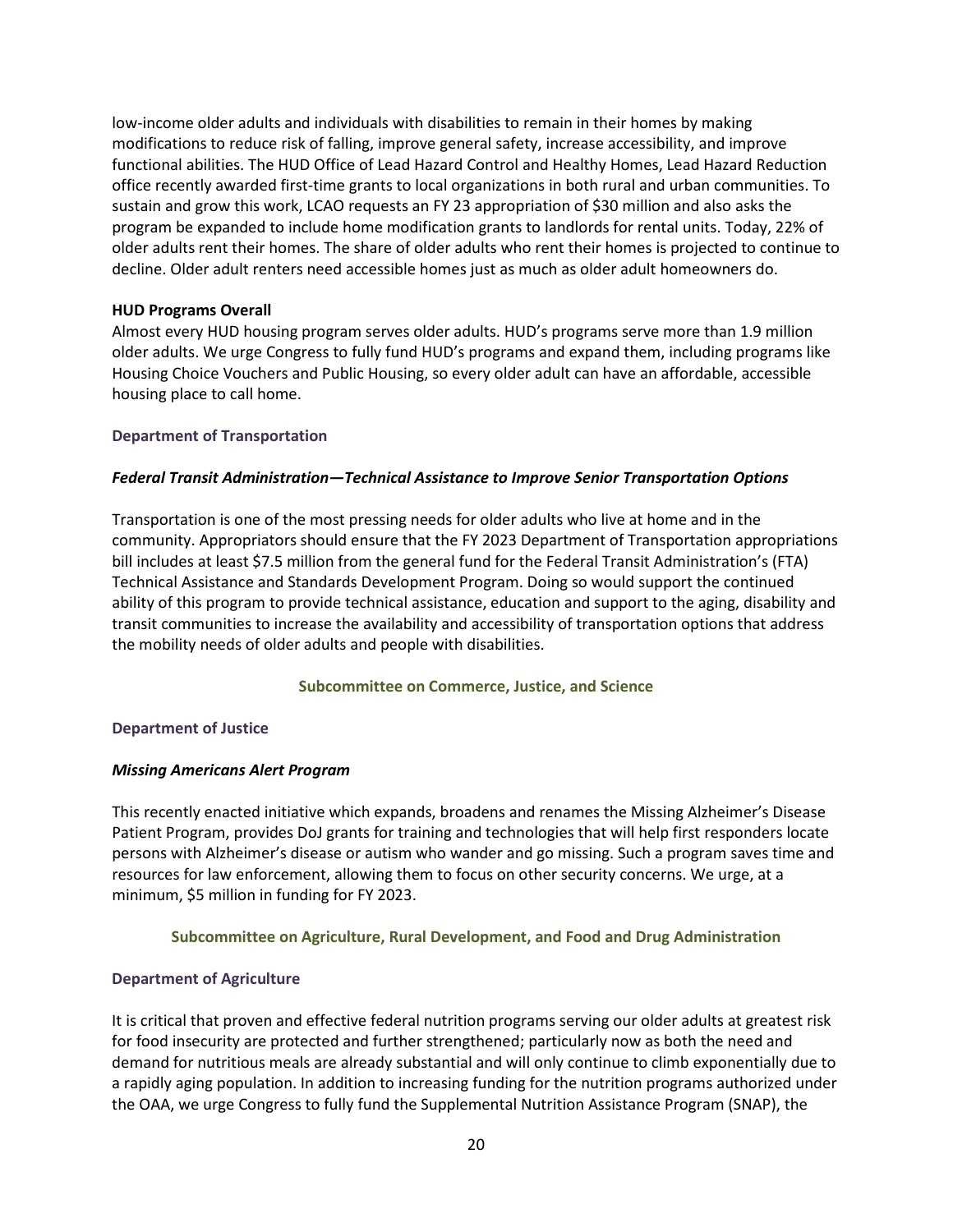Commodity Supplemental Food Program (CSFP) and the Senior Farmers Market Nutrition Program (SFMNP).

### *Supplemental Nutrition Assistance Program (SNAP)*

An estimated 4.9 million people age 60 years and older are food insecure, and millions more face the threat of hunger. SNAP is the largest federal nutrition program, providing food assistance to over four million older adults alone, and is a critical component of our nation's response to the growing issue of hunger. For older adults, utilization of SNAP supports health and independence, and helps alleviate the burden of choosing whether to forgo food so that they can pay for rent, medicine, or other expenses. LCAO applauds the protection of SNAP in the bipartisan Agricultural Improvement Act of 2018 and urges Congress to defend SNAP from regulations that reduce benefits or restrict eligibility and access.

### *Commodity Supplemental Food Program (CSFP)*

CSFP, sometimes known as the Senior Food Box Program, provides nutritious non-perishable food to low-income older adults once a month. This program helps older adults with limited financial resources and often restricted mobility receive the nutrition necessary to maintain and improve health and wellbeing. Food provided through CSFP is designed to address the nutritional needs of older people, helping mitigate the impacts of hunger and malnutrition on health. We urge Congress to fund CSFP at \$338.64 million to maintain service levels that have been increased with pandemic relief investments, but also provide any needed adjustments to reflect any USDA revisions for food packaging costs.

We respectfully ask you to recognize the importance of programs that improve the health and wellbeing of older people and their families. Without your investment in these discretionary initiatives, the valuable services that prevent and reduce hunger, isolation, poor health, neglect, abuse, unemployment and other challenges among older Americans will fail to reach the aging population in need of these services.

Under your leadership, LCAO hopes that in FY 2023, all these programs will be funded at levels that enable them to meet a rapidly growing demand for services, and that current threats to these vital programs will be rejected. Thank you for your consideration, and we look forward to working with you to ensure sustained investment in the OAA and other key aging programs.

Sincerely,

stie Suth Sload

Katie Smith Sloan LCAO Chair

cc:

Chairwoman Patty Murray and Ranking Member Roy Blunt, Senate Subcommittee on Labor, Health and Human Services, Education, and Related Agencies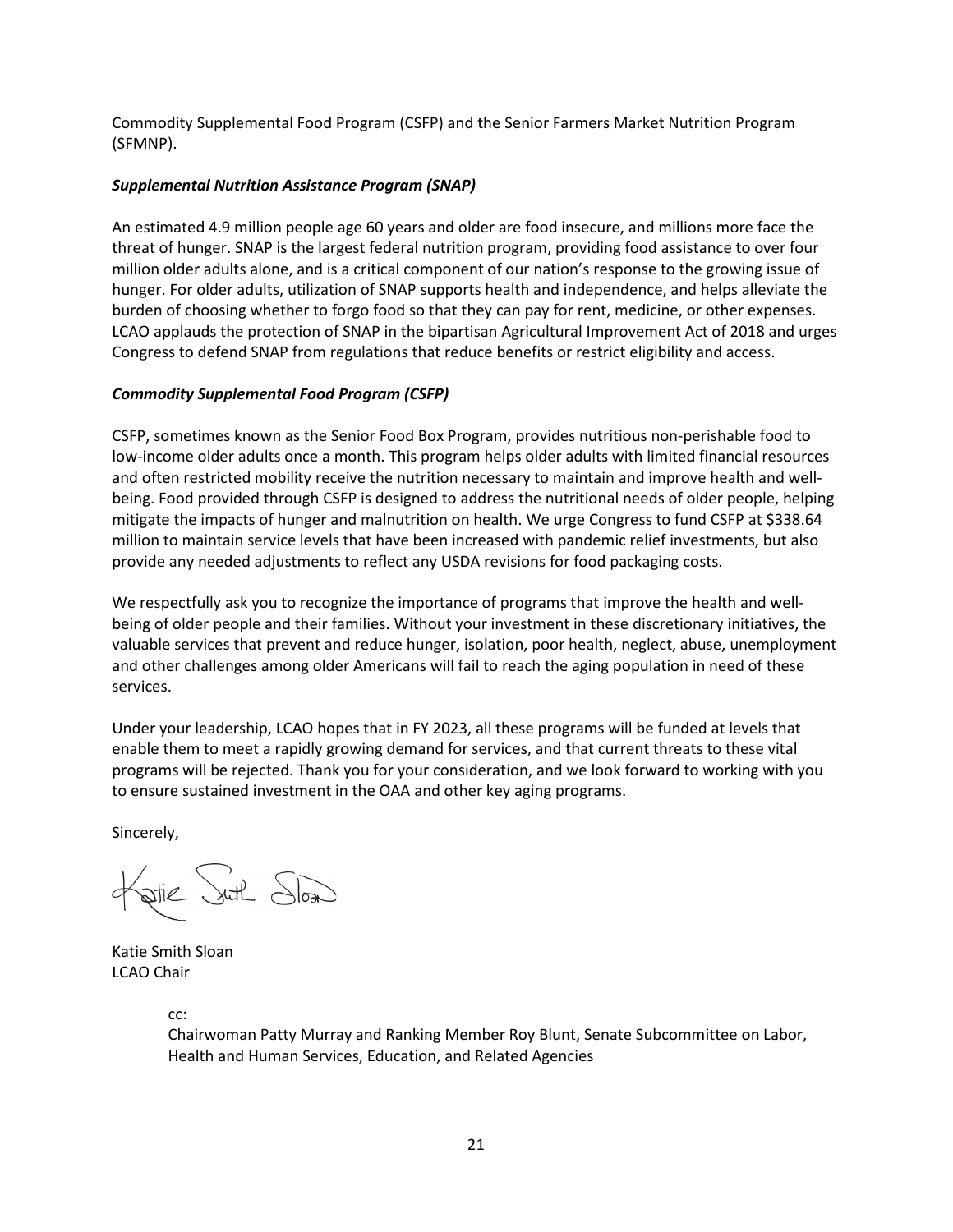Chairwoman Rosa DeLauro and Ranking Member Tom Cole, House Subcommittee on Labor, Health and Human Services, Education, and Related Agencies

Chairman Brian Schatz and Ranking Member, Senate Subcommittee on Transportation, Housing and Urban Development, and Related Agencies

Chairman Peter A. DeFazio and Ranking Member Sam Graves, House Subcommittee on Transportation, Housing and Urban Development, and Related Agencies

Chairwoman Jeanne Shaheen and Ranking Member Jerry Moran, Senate Subcommittee on Commerce, Justice, Science, and Related Agencies

Chairman José Serrano and Ranking Member Robert Aderholt, House Subcommittee on Commerce, Justice, Science, and Related Agencies

Chairwoman Tammy Baldwin and Ranking Member John Hoeven, Senate Subcommittee on Agriculture, Rural Development, Food and Drug Administration, and Related Agencies Chairman Sanford Bishop and Ranking Member Jeff Fortenberry, House Subcommittee on Agriculture, Rural Development, Food and Drug Administration, and Related Agencies

Members of the Senate and House Appropriations Committees

- Aging Life Care Association
- Alliance for Retired Americans
- Alzheimer's Association
- Alzheimer's Foundation of America
- Alzheimer's Impact Movement
- AMDA The Society for Post-Acute and Long-Term Care Medicine
- American Association of Service Coordinators (AASC)
- American Geriatrics Society
- American Society on Aging
- APWU Retiree Department
- Association for Gerontology & Human Development in HBCUs
- Association of Jewish Aging Services
- B'nai B'rith International
- Community Catalyst
- International Association for Indigenous Aging
- Justice in Aging
- LeadingAge
- Lutheran Services in America
- Meals on Wheels America
- Medicare Rights Center
- National Academy of Elder Law Attorneys
- National Adult Day Services Association
- National Adult Protective Services Association